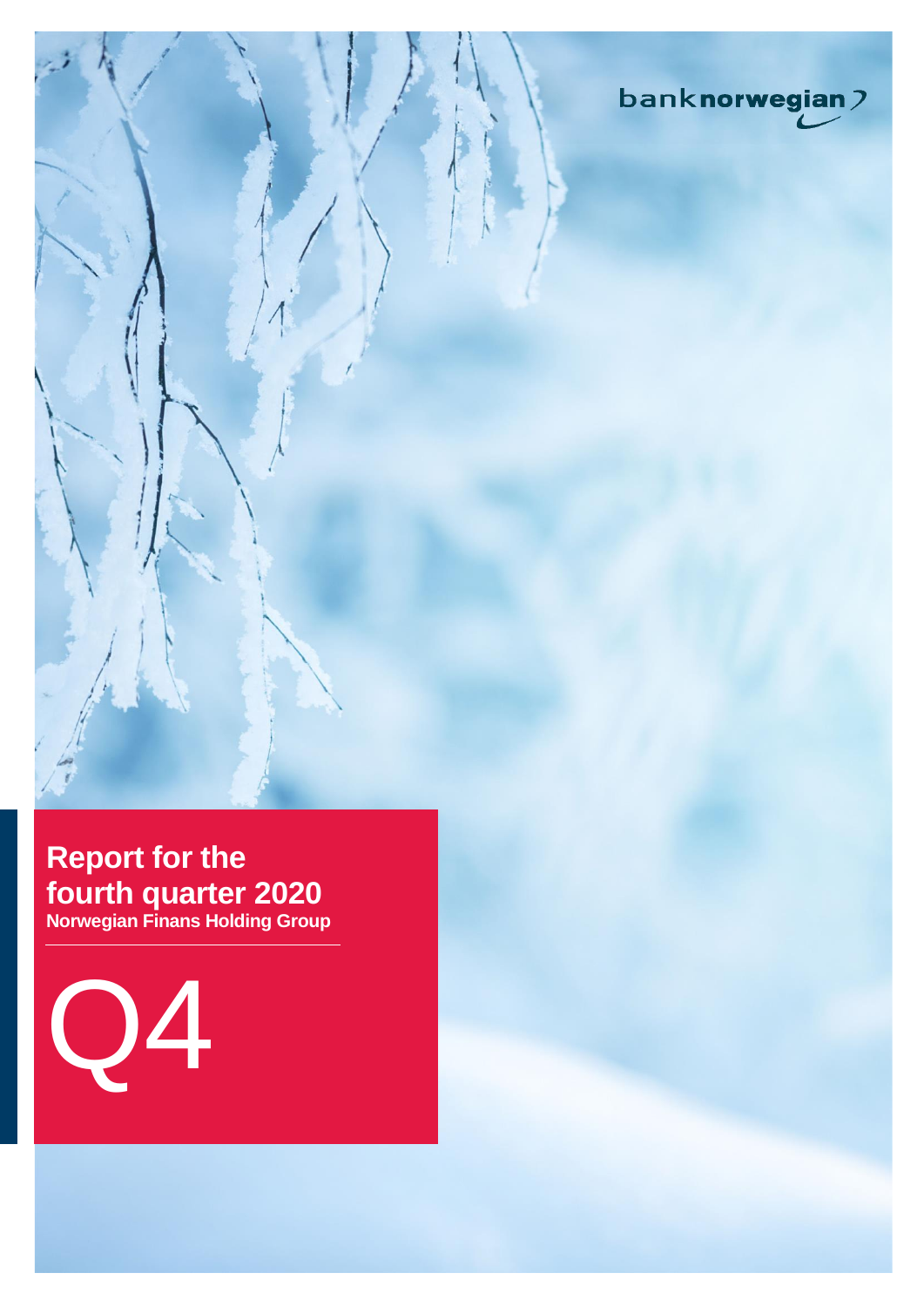# **Table of contents**

## **Notes**

| Note <sub>1</sub> |                                                   |  |
|-------------------|---------------------------------------------------|--|
| Note 2            |                                                   |  |
| Note <sub>3</sub> | Capital adequacy and Liquidity Coverage Ratio 12  |  |
| Note 4            |                                                   |  |
| Note <sub>5</sub> |                                                   |  |
| Note 6            |                                                   |  |
| Note <sub>7</sub> |                                                   |  |
| Note <sub>8</sub> |                                                   |  |
| Note 9            |                                                   |  |
| Note 10           | Net change in value on securities and currency 18 |  |
| Note 11           |                                                   |  |
| Note 12           | Debt securities issued and subordinated loan 18   |  |
| Note 13           |                                                   |  |
| Note 14           |                                                   |  |
|                   |                                                   |  |
|                   |                                                   |  |
| <b>Notes</b>      |                                                   |  |
| Note 1            |                                                   |  |
| Note 2            |                                                   |  |
| Note <sub>3</sub> |                                                   |  |
|                   |                                                   |  |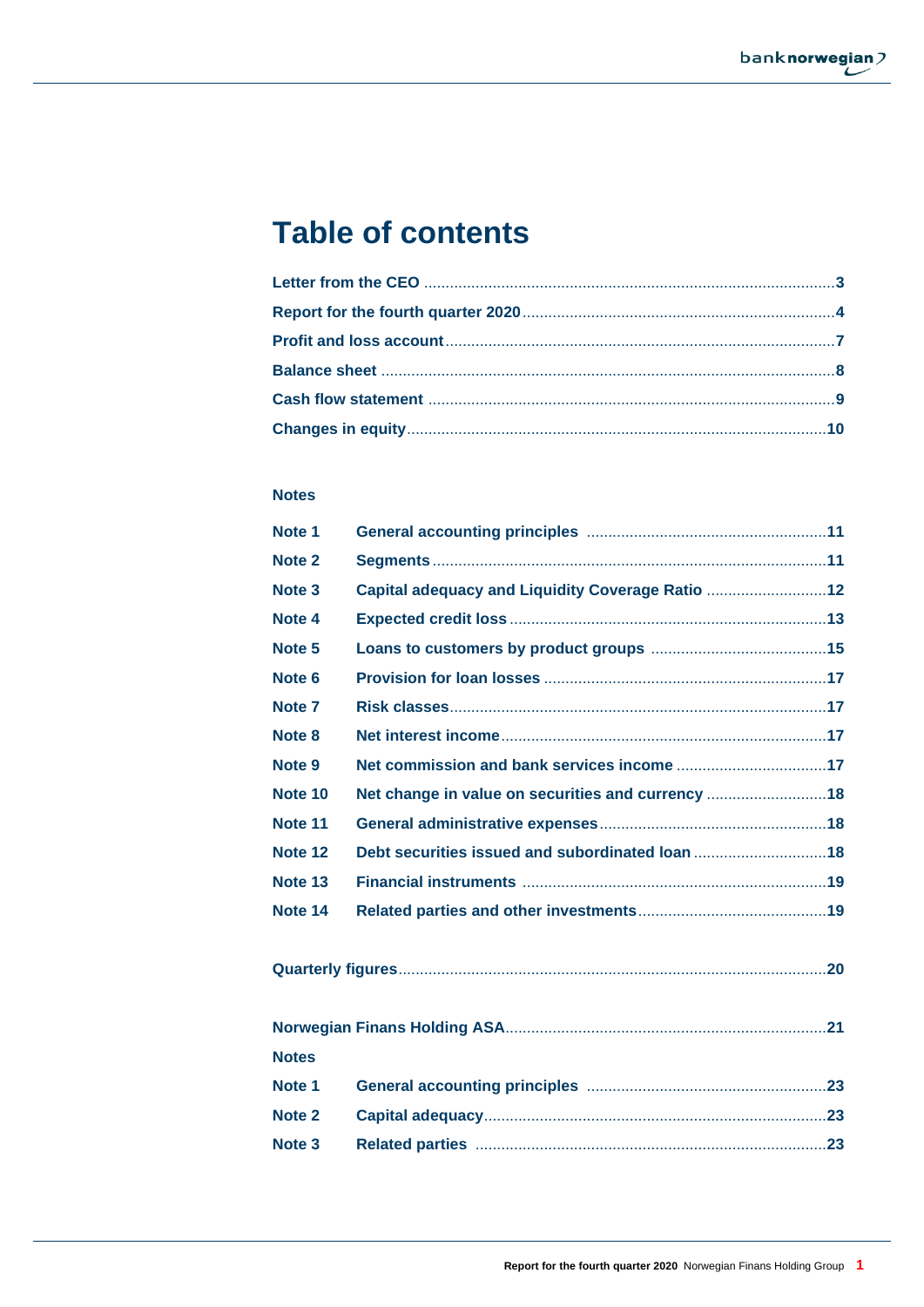

## **Financial highlights**

## **Profit and loss account**

|                                 |           | Norwegian Finans Holding Group |           |               |  |
|---------------------------------|-----------|--------------------------------|-----------|---------------|--|
| Amounts in NOK 1000             | Q4 2020   | Q4 2019                        | 2020      | 2019          |  |
| Interest income                 | 1470188   | 1 535 258                      | 6 115 326 | 5910775       |  |
| Interest expenses               | 158 935   | 173586                         | 702 272   | 650 090       |  |
| Net interest income             | 1 311 252 | 1 361 672                      | 5413054   | 5260685       |  |
| Net other operating income      | $-11114$  | 86994                          | 229 644   | 321 792       |  |
| <b>Total income</b>             | 1 300 139 | 1448665                        | 5642698   | 5 5 8 2 4 7 7 |  |
| <b>Total operating expenses</b> | 330839    | 345 118                        | 1 313 162 | 1 324 659     |  |
| Provision for loan losses       | 397 662   | 432 803                        | 1830948   | 1627359       |  |
| <b>Profit before tax</b>        | 571 638   | 670745                         | 2498588   | 2630459       |  |
| <b>Profit after tax</b>         | 436 234   | 503863                         | 1886975   | 1981051       |  |

## **Balance sheet**

| Norwegian Finans Holding Group |            |  |
|--------------------------------|------------|--|
| 31.12.20                       | 31.12.19   |  |
| 63 192 011                     | 58 073 384 |  |
| 37 943 688                     | 40 560 502 |  |
| 24 364 666                     | 16813654   |  |
| 42 677 703                     | 40 118 369 |  |
| 6 0 34 3 8 7                   | 6 537 863  |  |
| 877820                         | 822 688    |  |
| 635 000                        | 635 000    |  |
| 11 328 161                     | 9473707    |  |
|                                |            |  |

## **Key figures and alternative performance measures**

|                                                          |         |         | Norwegian Finans Holding Group |        |  |
|----------------------------------------------------------|---------|---------|--------------------------------|--------|--|
|                                                          | Q4 2020 | Q4 2019 | 2020                           | 2019   |  |
| Return on equity (ROE) <sup>13</sup>                     | 16.4 %  | 22.8%   | 18.9%                          | 24.6%  |  |
| Return on assets (ROA) <sup>1</sup>                      | 2.7%    | 3.6%    | 3.1%                           | 3.8%   |  |
| Earnings per share (EPS) <sup>4</sup>                    | 2.30    | 2.63    | 9.90                           | 10.37  |  |
| Dividend per share (DPS)                                 | -       | ۰       | 6.00                           |        |  |
| Common equity tier 1 (CET 1)                             | 22.0 %  | 21.2%   | 22.0%                          | 21.2%  |  |
| Leverage ratio                                           | 14.5 %  | 14.5 %  | 14.5 %                         | 14.5 % |  |
| Liquidity coverage ratio (LCR)                           | 569 %   | 450 %   | 569 %                          | 450 %  |  |
| Net interest margin (NIM) <sup>1</sup>                   | 8.2%    | 9.7%    | 8.8%                           | 10.0%  |  |
| Cost/income ratio <sup>1</sup>                           | 0.25    | 0.24    | 0.23                           | 0.24   |  |
| Loan loss provisions to average loans <sup>1</sup>       | 3.6%    | 3.9%    | 4.1 %                          | 3.9%   |  |
| Stage 3 loans to loans $12$                              | 23.7 %  | 17.3 %  | 23.7 %                         | 17.3 % |  |
| Loan loss allowance coverage ratio stage $3^{12}$        | 40.9%   | 35.9%   | 40.9%                          | 35.9%  |  |
| Loan loss allowance coverage ratio to loans <sup>1</sup> | 11.5 %  | 8.1%    | 11.5 %                         | 8.1%   |  |

 $1)$  Defined as alternative performance measure (APM). APM s are described on banknorwegian.no/OmOss/InvestorRelations.

<sup>2)</sup> The APM s "Non-performing loans to loans" and "Loan loss allowance to non-performing loans", which has been in use since reporting under IAS 39, was in Q2 2020<br>replaced by the new APM s "Stage 3 loans to loans" and "L the implementation of IFRS9.

<sup>3)</sup> Definition for ROE was updated in Q3 2020 based on established market practice. Previous periods are recalculated.

4 ) Definition for EPS was updated in Q3 2020 based on establised market practice. EPS is calculated based on profit after tax excluding interest on additional Tier 1 capital. Previous periods are recalculated.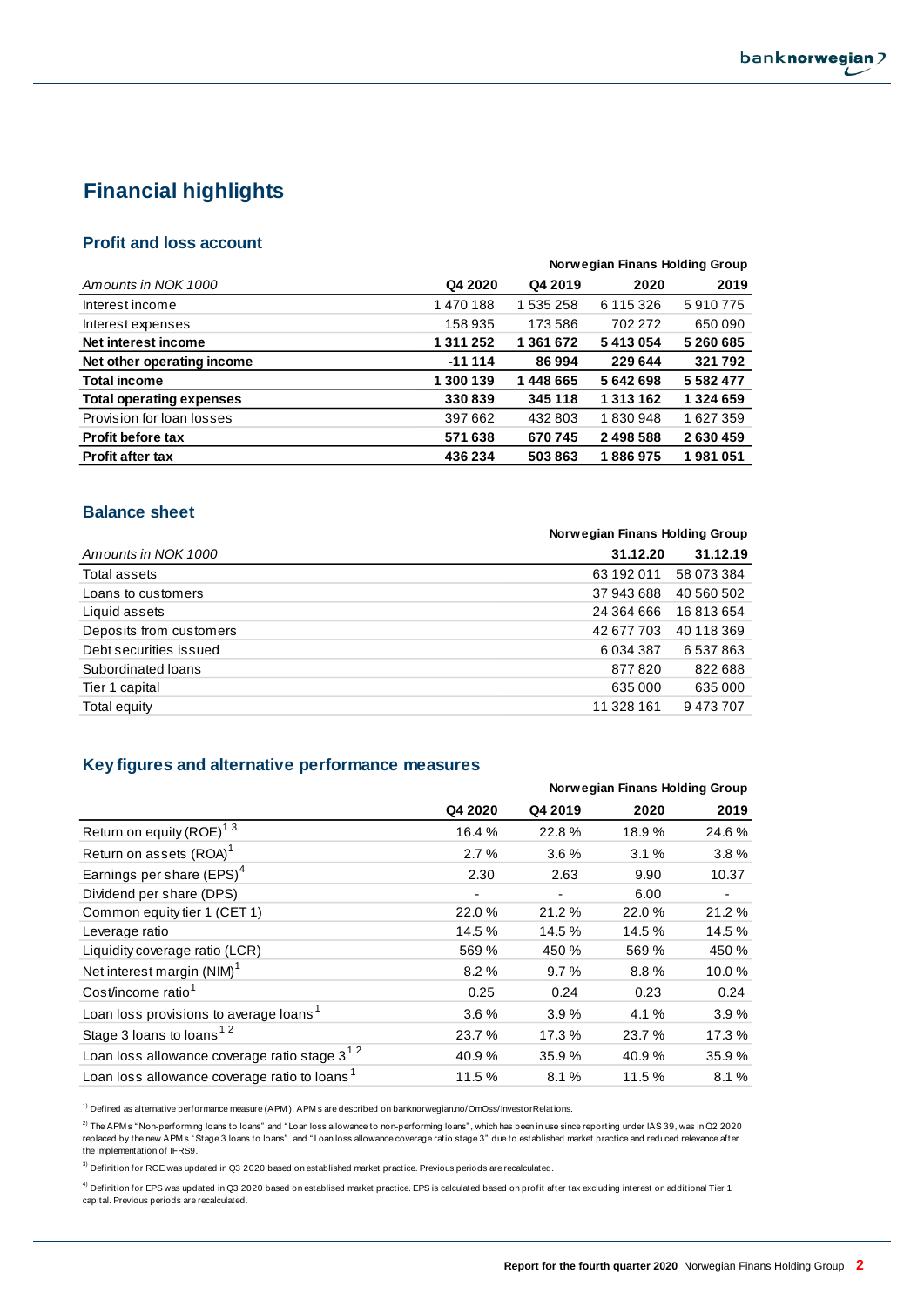# **Letter from the CEO**

The fourth quarter marked an end to a special and challenging year where both society and the financial markets have shown resilience when facing the effects of the Covid-19 pandemic. I am impressed with the effort that our employees have displayed to ensure that the bank could operate as usual and serve our customers in uncertain times. Going into the crisis, Bank Norwegian was well positioned for any potential economic downturn due to our solid capital position and our cost-efficient operating model and we have throughout the crisis continued to deliver profitable results and increased our financial strength.

Q4 was a solid quarter and total amount of customers ended at 1.75 million. The net interest income was stable q-o-q and our net profit ended at a solid MNOK 436, representing a ROE of 16.4%. The result is still affected by the ongoing pandemic. Our financially strong position has increased further during 2020 and our loan loss absorption capacity has never been better, as our loan loss coverage ratios continued to increase during the quarter. Our capital position is solid, providing surplus capital that covers both our growth ambitions and any eventual further waves of the pandemic. In addition, it allows to deliver cash dividend according to our dividend policy.

Our asset quality continues to improve with a corresponding reduction of risk in the loan portfolio. Customers on book at the end of 2020 have in general a lower risk profile than the average customer one year earlier. Consequently, the inflow rate in Stage 3 assets has declined. The trend of improved customer payment behavior that has been visible since the beginning of the pandemic continued during the fourth quarter.

We continue to build on our position as a Nordic champion within consumer finance and have strengthened our distribution during Q4 with strategic partners to be present in all channels relevant to the customers. In addition, we have included a new free of charge insurance product in our credit card that covers one month of grocery purchases - providing security for our customers in times of uncertainty. In February 2021 we have launched a temporary cashback option for our customers to strengthen the value of our credit card as a result of the ongoing pandemic.

Outside the Nordics, our entry into key European markets is progressing according to plan and we look forward to reaching our goal to launch in one or two European markets before end of 2021. Despite the uncertain times ahead related to the pandemic, I am confident that our unique model, deep analytical capabilities and strong capital position will allow us to compete successfully in attractive European markets.

Bærum, February 16, 2021

**Tine Wollebekk** CEO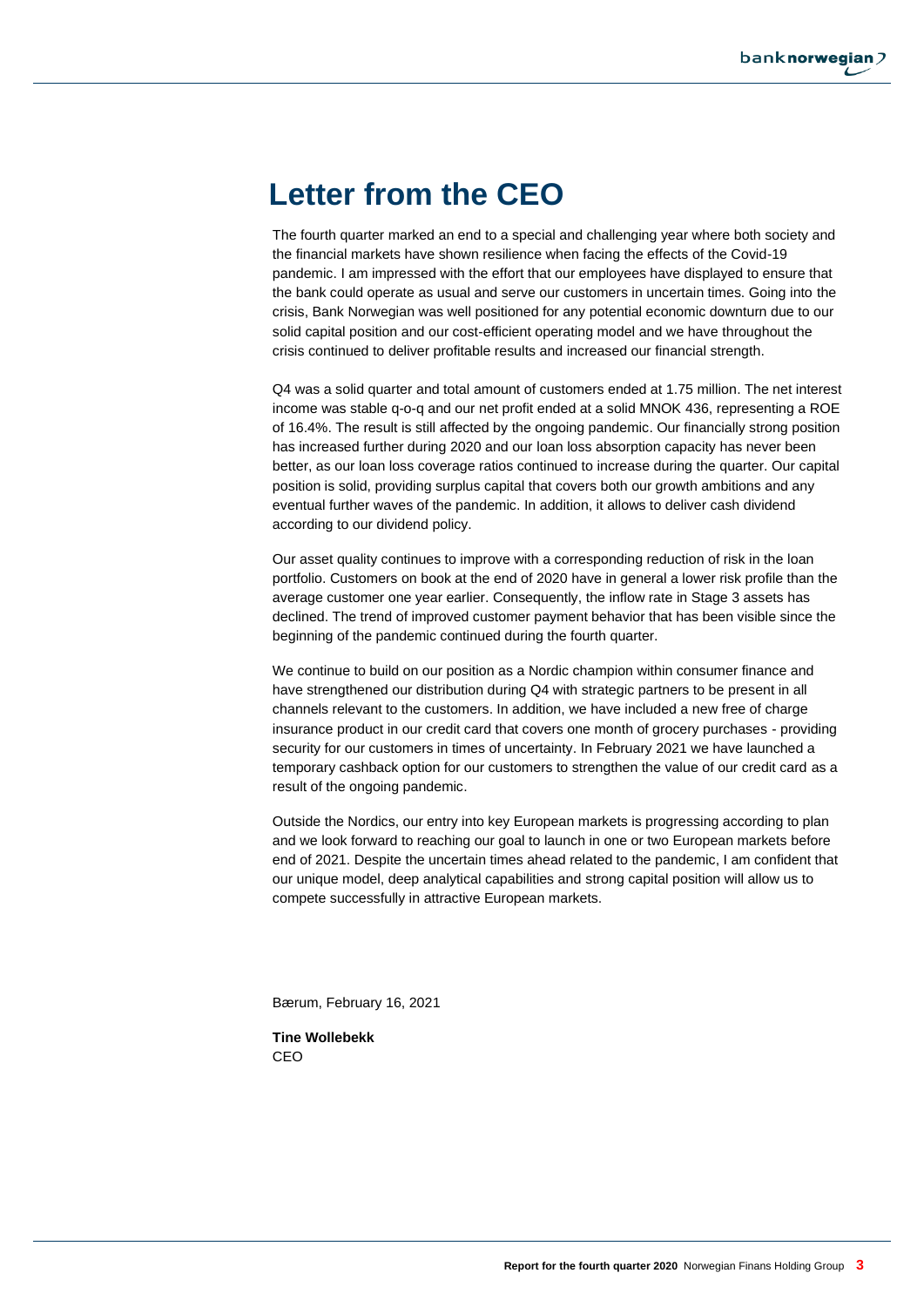# **Report for the fourth quarter 2020**

Following the third quarter's increase in spending over the summer holidays and the ease in restrictions imposed by the authorities to limit the spread of the COVID-19 continuing throughout the quarter resulting in an uptake in private consumption through higher credit card purchase volumes and increased instalment loan sales, the fourth quarter has been affected by the second wave of COVID-19. With decline in economic activity resulting in lower credit card purchase volumes compared to the summer holiday months included in the third quarter. Instalment loan volumes are slightly reduced largely due to continuing positive customer payment behavior in the quarter along with somewhat reduced volumes of new instalment loans.

At the end of the fourth quarter 2020 the NFH Group had a customer base of 1 751 500 customers, which can be broken down into 1 264 300 credit card customers, 206 800 instalment loan customers and 280 400 deposit customers.

The NFH ASA's and the daughter company Bank Norwegian AS's financial statements are accounted for according to the annual accounts regulation for banks, credit companies and finance companies. This means that IFRS rules apply with exceptions and simplifications regulated through the annual accounts regulations which in turn means that the Board of Directors' proposal for group contribution and dividends is recognized as debt on the balance sheet date. While as the NFH Group's is accounted for according to full IFRS, such distribution of net result will not be accounted before the actual decision is made by the annual general meeting in April 2021, hence these capital dispositions are eliminated in the Group accounts at year end 2020.

#### Profit and loss for 2020

The NFH Group's comprehensive income amounted to NOK 1 887 million, compared with NOK 1 981 million for the same period in 2019. The decrease in profit is mainly due to higher provision for loan losses related to the uncertain outlook of COVID-19, lower net commission income due to lower credit card activity which were partly offset by increased interest income derived from exchange rate effects. Return on equity was 18.9% and the return on assets was 3.1%.

Net interest income totaled NOK 5 413 million, net other operating income amounted to NOK 229.6 million, while total operating expenses were NOK 1 313 million. Provisions for loan losses were NOK 1 831 million.

#### Profit and loss for the fourth quarter 2020

The NFH Group's comprehensive income amounted to NOK 436.2 million compared with NOK 500.6 million in the third quarter. The decrease is mainly caused by loss on securities and currencies, higher provision for loan losses and lower interest income, partly offset by dividend received and lower interest expenses from deposit accounts.

Return on equity was 16.4%, compared with 19.6% in the third quarter and the return on assets was 2.7%, compared with 3.2% in the third quarter.

Net interest income amounted to NOK 1 311 million, a reduction of NOK 9.8 million from the third quarter. The decrease is mainly explained by negative loan growth mostly in Norway, partly offset by lower interest on customer deposits from reduced deposit rates in Norway and Denmark and reduced deposits. The net interest margin was 8.2%, compared with 8.3% in the third quarter.

Net other operating income amounted to NOK -11,1 million compared with NOK 45.8 million in the third quarter. Net commission income decreased NOK 15.3 million to NOK 21.3 million mainly due to lower credit card activity in the fourth quarter and higher issuing services cost, partly offset by insurance incentives received in the quarter. Income from shares and other securities amounted to NOK 24 million in the fourth quarter and consist of a dividend received from VN Norge AS. Net loss on securities and currency amounted to NOK 56.4 million, compared with a net gain of NOK 9.2 million in the third quarter. The decrease is mainly due to net negative change in value of securities of NOK 37.0 million in the Norwegian and Finnish portfolios and net loss on currency of NOK 18.6 million in the fourth quarter. The total yield levels on the liquidity portfolios reflects stable and slightly improved credit markets in the fourth quarter. The negative valuation effects of NOK 37.0 mainly derive from the structure of the portfolios, with paid interest especially on the fixed rate instruments, being higher than the running yield levels, putting a continuous pressure on the net valuation of the portfolios.

Total operating expenses amounted to NOK 330.8 million, a decrease of NOK 4.2 million in the fourth quarter.<br>Personnel expenses increased NOK 3.9 million. NOK 3.9 million. Administrative expenses were down NOK 5.5 million, mainly due to lower digital marketing spending. Depreciation was reduced by NOK 1.1 million. Other operating expenses decreased NOK 1.5 million.

Provisions for loan losses were NOK 397.7 million, an increase of NOK 32.0 million in the fourth quarter. During the fourth quarter the NFH Group has implemented updated PD lifetime models as well as updated the macro assumptions utilized in the ECL-models in addition to changing the probability weighting. These macro assumptions include updated effects of COVID-19 at year end and hence the optimistic scenario is now included at the original weight after being removed in the second quarter. Provision equalled 3.6% of average gross loans, compared with 3.3% in the third quarter.

Stage 3 loans were NOK 10 146 million, compared with NOK 9 995 million at the end of the third quarter. Stage 3 loans accounted for 23.7% of gross loans, compared with 22.3% as of September 30, 2020. Stage 3 loans are developing as expected. While the relative share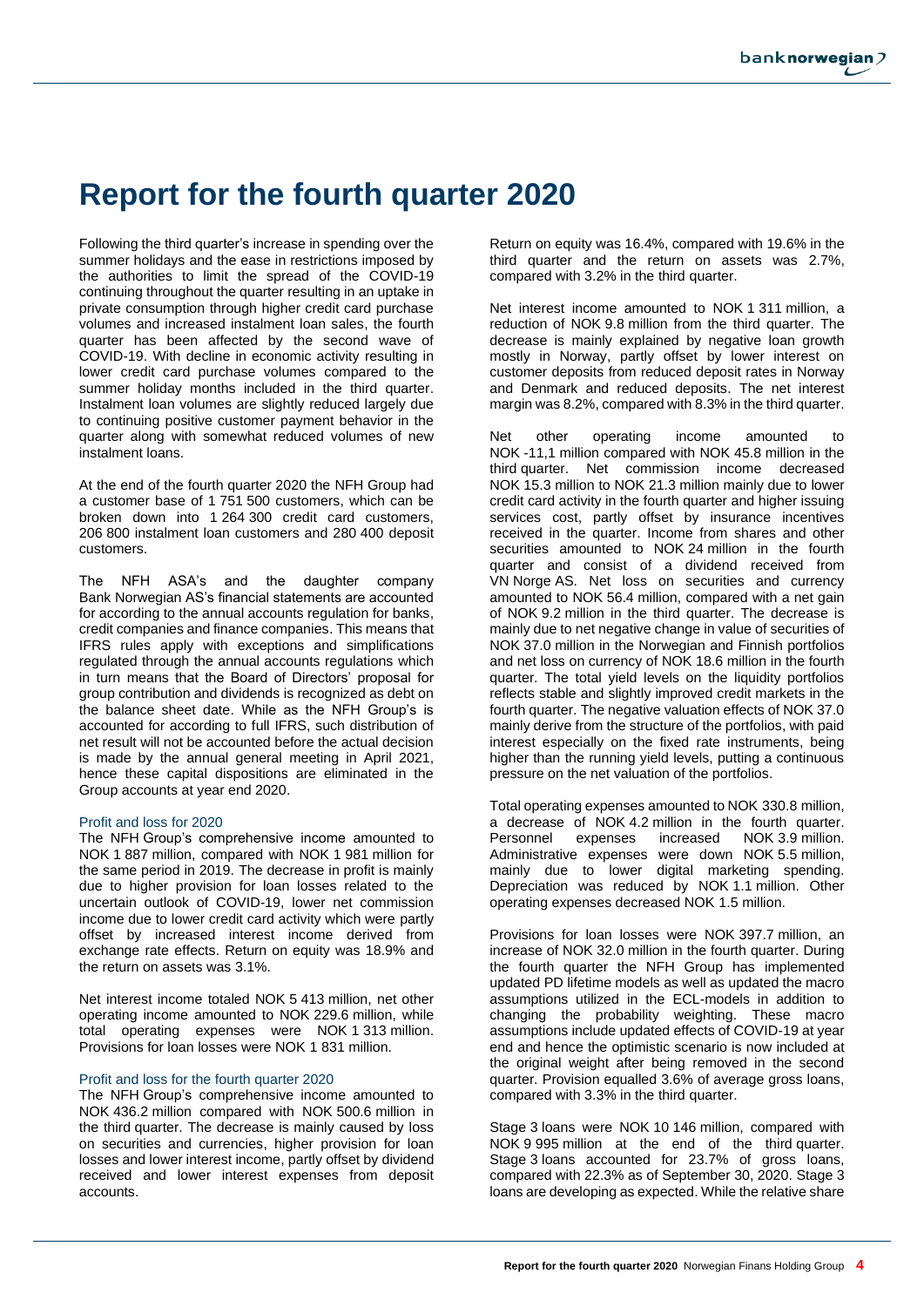of stage 3 is increasing due to negative loan growth in the quarter, the growth into stage 3 has declined further this quarter and remains at low levels. The implementation of updated PD lifetime models has impacted stage triggering resulting in more correct stage-placement. While stage 3 is minimally impacted, the triggering into stage 2 is particularly affected and stage 2 is reduced by NOK 2 947 million in the quarter resulting in a higher stage 1 share of gross loans.

#### Balance sheet as of December 31, 2020

Total assets were down NOK 1 172 million in the quarter and amounted to NOK 63 192 million.

Gross loans to customers decreased NOK 1 968 million compared with an increase of NOK 124 million in the previous quarter and totaled NOK 42 878 million. Currency adjusted gross loan growth was NOK -847.3 million compared with NOK -286.0 million in the previous quarter. Broken down by product the currency adjusted loan growth for instalment loans was NOK -333.7 million compared with NOK 54.1 million in the previous quarter, and for credit cards NOK -513.7 million compared with NOK -340.1 million in the previous quarter. The negative growth in instalment loans is mainly due to both lower new sales and higher repayment, while the negative growth in credit cards is mainly due to lower customer spending related to COVID-19. Instalment loans amounted to NOK 31 037 million and credit card loans amounted to NOK 11 841 million.

Customer deposits were reduced by NOK 1 202 million compared with an increase of NOK 2 789 million in the third quarter and were NOK 42 678 million at the end of the fourth quarter. Currency adjusted growth was NOK -172.6 million compared with NOK 2 439 million in the previous quarter. The decrease was mainly in Norway following a previously announced deposit rate reduction, in addition to an announced deposit rate reduction at the beginning of the fourth quarter.

Liquid assets increased NOK 778.2 million and amounted to NOK 24 365 million, equivalent to 38.6% of total assets.

Total equity amounted to NOK 11 328 million, compared with NOK 10 899 million as of September 30, 2020. The total capital ratio was 25.7%, the core capital ratio was 23.6% and the common equity tier 1 ratio was 22.0%, including set aside 60.9% of net result to dividend.

The financial statements as of December 31, 2020 have been subject to an auditor review of interim financial statements.

#### Regulatory update

A new lending regulation entered into force in Norway on January 1, 2021. The previous consumer lending regulation has been effective since 2019. The new lending regulation sets rules related to the banks' lending practices for mortgages and consumer loans. In the new regulation, most of the requirements from the previous mortgage regulation and consumer loans regulation are continued with no significant changes. This will only effect limited corrections in ongoing procedures. The new lending regulation will apply for four years until 31 December 2024, but evaluation will be carried out midway, i.e. in the autumn of 2022.

Environmental, Social and Governance (ESG) refers to the three central factors in measuring the sustainability and societal impact of an investment in a company. New EU regulations provide a legal framework for sustainable economic development, which serves as a tool for investors, companies and issuers to channel their efforts into sustainable projects and investments. Bank Norwegian are currently analyzing the consequences of the regulations. The bank has also published a sustainability report in relation to the bank's focus on sustainability and an updated version will be published in the first quarter of 2021.

The Market Abuse Regulation (MAR) entered into effect in the EU in 2016. The regulation contains prohibitions of insider dealing, unlawful disclosure of inside information and market manipulation, and measures to prevent and detect breaches of such clauses. The regulation aims to increase market integrity and investor protection. For Norway, the rules will come into effect March 1, 2021 and Bank Norwegian has analyzed the rules and will implement the changes before the rules come into effect.

The temporary legislation regarding interest rate cap in Finland is prolonged until end of September 2021. The legislation has resulted in slightly lower sales and average interest rate, with lower expected credit losses derived trough sales to customers with lower risk profiles.

January 6, 2021 was the due date for the Norwegian Ministry of Finance's public hearing of suggested amendment to Norwegian regulations, regarding the implementation of the EU "bank-package". The "bankpackage" consists of three parts – the Capital Requirements Regulations (CRR2), Capital Requirements Directive (CRD5) and Bank Recovery and Resolution Directive (BRRD2), all from May 20, 2019. The ambition with the "bank-package" is to implement the updated EU bank-package into local legislation. Feedback is expected within the first half of 2021 regarding implementation date and potential national adjustments issued by N-FSA.

#### **Outlook**

Going into the first quarter, the vaccination programs have started to combat the COVID-19 pandemic affecting most of 2020. Despite the positive news on vaccination ramp up, it is still uncertainty regarding the development of the virus and mutated versions, and it is expected to be a subdued first half of 2021. Uncertainty remains of how rapid the recovery will be. However, the Nordic countries have decided to prolong the governments' supportive actions through the first half of 2021 to reduce the negative impact for businesses and individuals. Unemployment rates are still at elevated levels, but lower than anticipated and the outlook is somewhat better also due to government support schemes.

The financial markets continue to develop positively during the fourth quarter and at the start of 2021. The turmoil around the presidential election and inauguration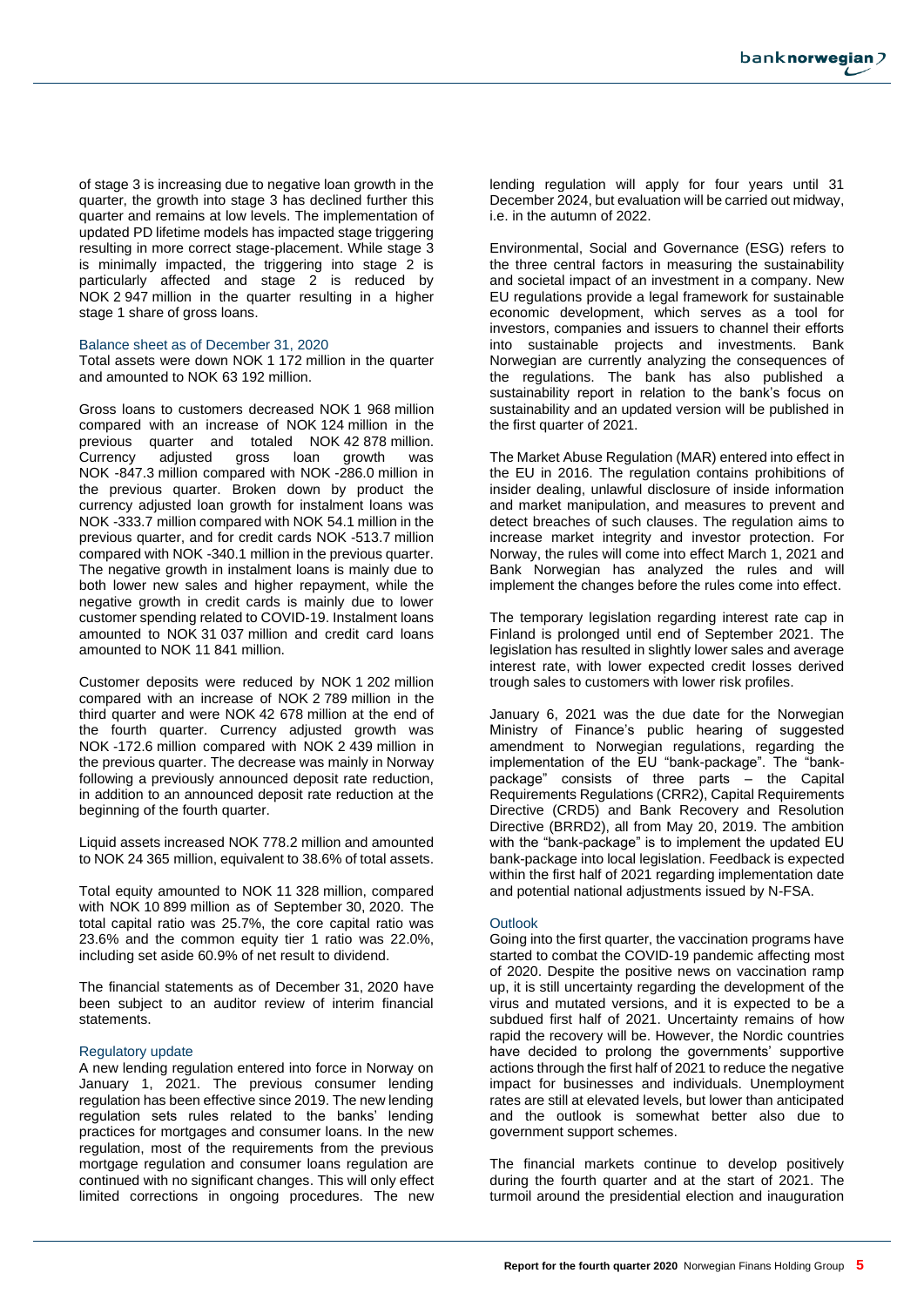in the USA seems to have a smaller effect on important metrics at the start of the year 2021 compared to late 2020. Real estate prices in the Nordics have continued to increase. Credit spreads continued to contract to lower levels and are mostly back to pre-COVID-19 levels, and some even lower, now into the first quarter. The Norwegian Krone appreciated at the end of 2020 compared to all relevant currencies, affecting both our interest income and loan- and deposit volumes negatively in the fourth quarter. The market seems to expect a further strengthening of the Norwegian Krone into 2021, supported by higher oil prices and positive risk sentiments.

The NFH Group continues to show a healthy financial position with high profitability, very strong capitalization and continues to have high levels of liquid assets. Repeated reductions of deposit rates during second half of 2020 and beginning of 2021 is expected to give reduced liquidity and reduced interest expense on deposits going forward into 2021. The NFH Group is considered resilient and well equipped to withstand any further adverse effects as a result of COVID-19 going into first quarter of 2021. During the last quarter of 2020, the underwriting of credit as well as ordinary operations have been maintained and this is expected to continue also into 2021. Fewer customers are late with their payments in all four countries and the low levels of loans sent to debt collection, continued during the last quarter and into the first quarter.

The NFH Group will issue senior bonds as MREL eligible capital during Q1 2021, according to our identified regulatory needs. Issuance of senior non-preferred bonds will commence later in the year, following updated rating information. As a result of the positive response from Norwegian FSA on our application to change the group structure through a parent-subsidiary merger, the issuances of MREL eligible debt will be made from Bank Norwegian. The completion of the merger will, subject to relevant approvals, be commenced during first half of 2021.

The European expansion plan is on track and progressing according to our ambitions to launch in the later part of 2021. Our current market position, strong financials and our growth strategy continue to make the NFH Group well positioned to leverage our leading position also in the future. As a result of the NFH Group's solid capital position, a dividend is proposed for the annual general meeting of NOK 6.00 per share where NOK 5.00 per share is distributed after the annual general meeting and NOK 1.00 per share is planned to be distributed after September 30, 2021, depending on pandemic development. NOK 6.00 is equivalent to 60.9% of the net result of 2020 excluding profit attributable to hybrid capital owners. Including the net result of 2019 in the calculation, this represents 29.6% of the total net profit combined for the two years in total. This is considered compliant with the Norwegian FSA and Ministry of Finance guidelines regarding cautious dividend pay-out policy of max 30% of the combined net profit for 2019 and 2020.

#### Proposed allocation of the net profit for the year 2020

It is proposed that Norwegian Finans Holding ASA will receive NOK 1 451 million in group contributions from Bank Norwegian AS. The Board of Directors propose a dividend of NOK 6 per share, total NOK 1 121,1 million, and NOK 0.3 million is added to retained earnings. This represents 29.6% of the net profit for the combined results of 2019 and 2020. The Board has according to the guidelines from the Ministry of Finance for all banks initiated a dialogue with the Norwegian FSA to document the assessment for this proposed distribution.

Bærum, February 16, 2021 The Board of directors of Norwegian Finans Holding ASA

\_\_\_\_\_\_\_\_\_\_\_\_\_\_\_\_\_ Klaus-Anders Nysteen Chairman of the board \_\_\_\_\_\_\_\_\_\_\_\_\_\_\_\_\_\_\_\_ Hans Larsson Board member

\_\_\_\_\_\_\_\_\_\_\_\_\_\_\_\_\_\_\_\_

\_\_\_\_\_\_\_\_\_\_\_\_\_\_\_\_\_ Christine Rødsæther Board member

\_\_\_\_\_\_\_\_\_\_\_\_\_\_\_\_\_\_\_\_ Kjetil Garstad Board member

Izabella Kibsgaard-Petersen Board member

\_\_\_\_\_\_\_\_\_\_\_\_\_\_\_\_\_\_\_\_ Anita Aarnæs Board member

\_\_\_\_\_\_\_\_\_\_\_\_\_\_\_\_\_\_\_\_ Knut Arne Alsaker Board member

\_\_\_\_\_\_\_\_\_\_\_\_\_\_\_\_\_\_\_\_ Tine Wollebekk CEO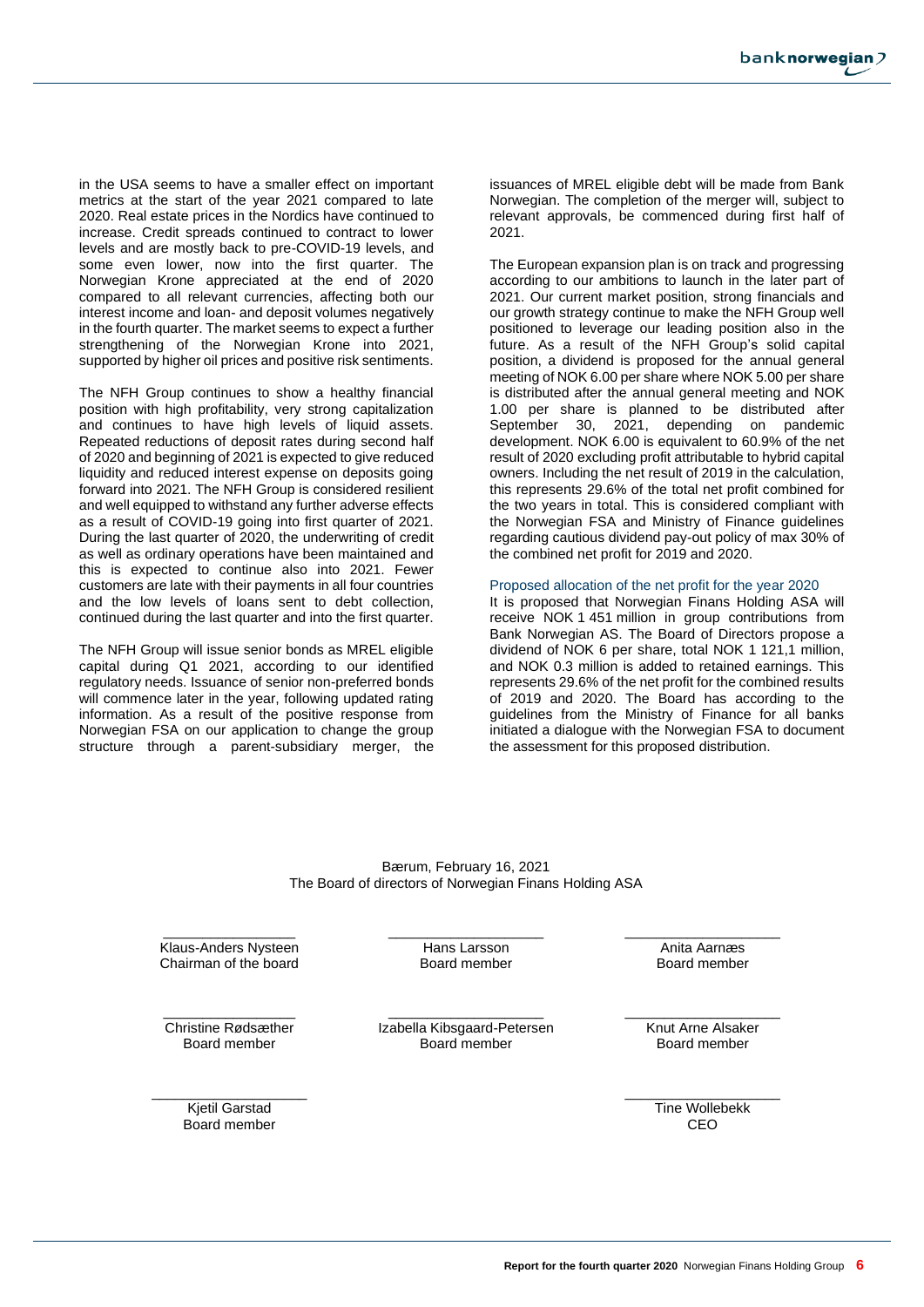## **Profit and loss account**

|                                                |                |           |           | Norwegian Finans Holding Group |               |
|------------------------------------------------|----------------|-----------|-----------|--------------------------------|---------------|
| Amounts in NOK 1000                            | <b>Note</b>    | Q4 2020   | Q4 2019   | 2020                           | 2019          |
| Interest income, effective interest method     |                | 1416244   | 1488734   | 5881446                        | 5748496       |
| Other interest income                          |                | 53 944    | 46 524    | 233880                         | 162 279       |
| Interest expenses                              |                | 158 935   | 173 586   | 702 272                        | 650 090       |
| Net interest income                            | 8              | 1 311 252 | 1 361 672 | 5413054                        | 5 260 685     |
| Commission and bank services income            | 9              | 73716     | 135 391   | 412016                         | 540 443       |
| Commission and bank services expenses          | 9              | 52 439    | 57862     | 195 043                        | 250 703       |
| Income from shares and other securities        |                | 24 0 29   |           | 24 0 29                        |               |
| Net change in value on securities and currency | 10             | $-56420$  | 9465      | $-11359$                       | 32 053        |
| Net other operating income                     |                | $-11114$  | 86994     | 229 644                        | 321 792       |
| <b>Total income</b>                            | $\overline{2}$ | 1 300 139 | 1 448 665 | 5642698                        | 5 5 8 2 4 7 7 |
| Personnel expenses                             |                | 35 905    | 28 4 9 6  | 122832                         | 102 293       |
| General administrative expenses                | 11             | 257849    | 282 970   | 1 043 582                      | 1095085       |
| Depreciation and impairment of fixed and       |                | 23 965    | 18079     | 88 214                         | 67 693        |
| intangible assets                              |                |           |           |                                |               |
| Other operating expenses                       |                | 13 1 20   | 15 5 73   | 58 533                         | 59 588        |
| <b>Total operating expenses</b>                |                | 330839    | 345 118   | 1 313 162                      | 1324659       |
| Provision for loan losses                      | 6              | 397 662   | 432 803   | 1830948                        | 1627359       |
| <b>Profit before tax</b>                       |                | 571 638   | 670745    | 2 498 588                      | 2630459       |
| Tax charge                                     |                | 135 404   | 166882    | 611 613                        | 649 408       |
| <b>Profit after tax</b>                        | 2              | 436 234   | 503863    | 1886975                        | 1981051       |
|                                                |                |           |           |                                |               |
| Proportion attributable to shareholders        |                | 429 125   | 490 393   | 1848395                        | 1935354       |
| Proportion attributable to additional          |                | 7 109     | 13470     | 38 580                         | 45 697        |
| Tier 1 capital holders                         |                |           |           |                                |               |
| <b>Profit after tax</b>                        |                | 436 234   | 503863    | 1886975                        | 1981051       |
|                                                |                |           |           |                                |               |
| Earnings per share                             |                | 2.30      | 2.63      | 9.90                           | 10.37         |

## **Comprehensive income**

| Amounts in NOK 1000                     | Q4 2020 | Q4 2019 | 2020    | 2019      |
|-----------------------------------------|---------|---------|---------|-----------|
| Profit on ordinary activities after tax | 436 234 | 503863  | 1886975 | 1 981 051 |
| Comprehensive income for the period     | 436 234 | 503863  | 1886975 | 1981051   |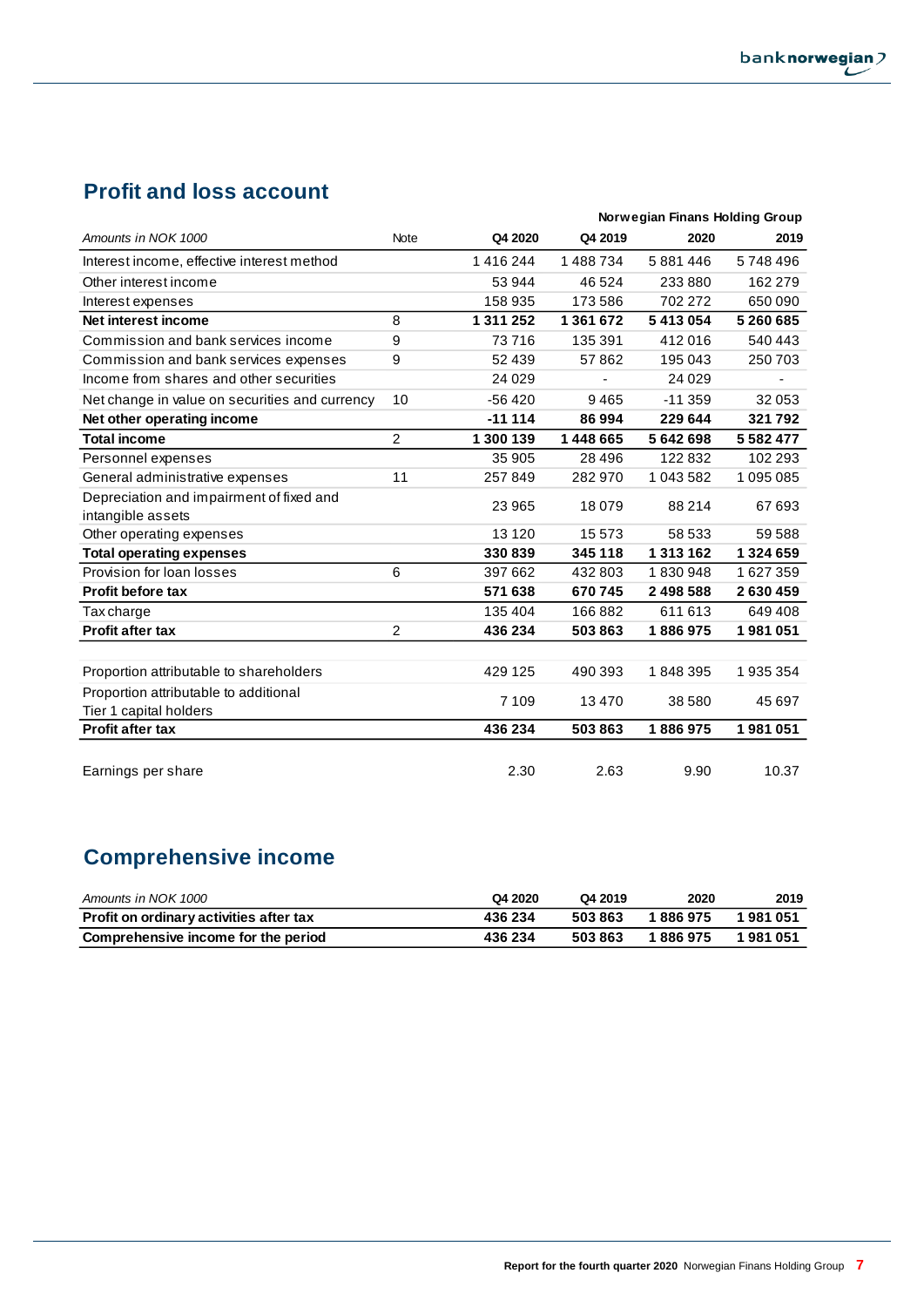## **Balance sheet**

|                                             | Norwegian Finans Holding Group |            |            |  |
|---------------------------------------------|--------------------------------|------------|------------|--|
| Amounts in NOK 1000                         | Note                           | 31.12.20   | 31.12.19   |  |
| <b>Assets</b>                               |                                |            |            |  |
| Cash and deposits with the central bank     |                                | 69 451     | 68 500     |  |
| Loans and deposits with credit institutions |                                | 2774788    | 2094 165   |  |
| Loans to customers                          | 2, 5, 7                        | 37 943 688 | 40 560 502 |  |
| Certificates and bonds                      | 13                             | 21 520 427 | 14 650 988 |  |
| <b>Financial derivatives</b>                | 13                             | 341 309    | 76 371     |  |
| Shares and other securities                 | 13                             | 50 692     | 44 863     |  |
| Intangible assets                           |                                | 451835     | 510840     |  |
| Deferred tax asset                          |                                | 4 1 0 7    | 3502       |  |
| <b>Fixed assets</b>                         |                                | 1749       | 819        |  |
| Receivables                                 |                                | 33 965     | 62 835     |  |
| <b>Total assets</b>                         | $\overline{2}$                 | 63 192 011 | 58 073 384 |  |
| <b>Liabilities and equity</b>               |                                |            |            |  |
| Loans from credit institutions              | 13                             | 1 313 710  | 52750      |  |
| Deposits from customers                     | $\overline{2}$                 | 42 677 703 | 40 118 369 |  |
| Debt securities issued                      | 12, 13                         | 6034387    | 6537863    |  |
| <b>Financial derivatives</b>                | 13                             | 64 862     | 29 6 21    |  |
| <b>Tax payable</b>                          |                                | 557 675    | 625 745    |  |
| Deferred tax                                |                                | 58 234     | 3821       |  |
| Other liabilities                           |                                | 42 999     | 225 912    |  |
| Accrued expenses                            |                                | 236 463    | 182 907    |  |
| Subordinated loans                          | 12, 13                         | 877820     | 822 688    |  |
| <b>Total liabilities</b>                    |                                | 51863850   | 48 599 677 |  |
| Share capital                               |                                | 186847     | 186 695    |  |
| Share premium                               |                                | 978 201    | 972 295    |  |
| Tier 1 capital                              |                                | 635 000    | 635 000    |  |
| Retained earnings                           |                                | 9528112    | 7679717    |  |
| <b>Total equity</b>                         | 3                              | 11 328 161 | 9473707    |  |
| <b>Total liabilities and equity</b>         | $\overline{2}$                 | 63 192 011 | 58 073 384 |  |

Bærum, February 16, 2021 The Board of directors of Norwegian Finans Holding ASA

\_\_\_\_\_\_\_\_\_\_\_\_\_\_\_\_\_ Klaus-Anders Nysteen Chairman of the board \_\_\_\_\_\_\_\_\_\_\_\_\_\_\_\_\_\_\_\_ Hans Larsson Board member

\_\_\_\_\_\_\_\_\_\_\_\_\_\_\_\_\_\_\_\_ Anita Aarnæs Board member

\_\_\_\_\_\_\_\_\_\_\_\_\_\_\_\_\_ Christine Rødsæther Board member

\_\_\_\_\_\_\_\_\_\_\_\_\_\_\_\_\_\_\_\_ Izabella Kibsgaard-Petersen Board member

\_\_\_\_\_\_\_\_\_\_\_\_\_\_\_\_\_\_\_\_ Knut Arne Alsaker Board member

\_\_\_\_\_\_\_\_\_\_\_\_\_\_\_\_\_\_\_\_ Kjetil Garstad Board member

\_\_\_\_\_\_\_\_\_\_\_\_\_\_\_\_\_\_\_\_ Tine Wollebekk CEO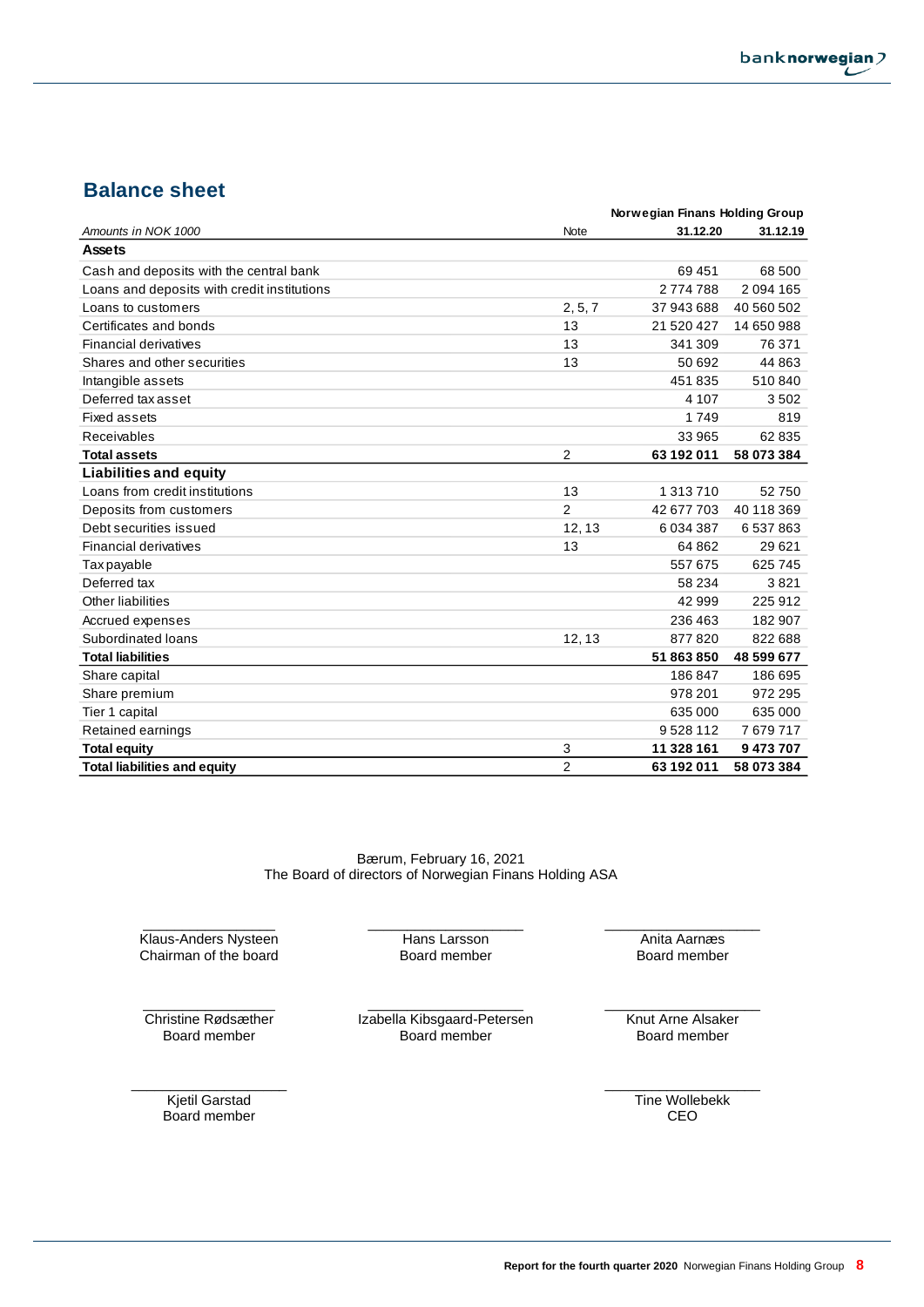## **Cash flow statement**

|                                                               | Norwegian Finans Holding Group |               |
|---------------------------------------------------------------|--------------------------------|---------------|
| Amounts in NOK 1000                                           | 2020                           | 2019          |
| Profit / loss before tax                                      | 2 498 588                      | 2 630 459     |
| Unrealized gain or losses on currency                         | -196 772                       | -105 965      |
| Depreciation and impairment of fixed and intangible assets    | 88 214                         | 67 693        |
| Provision for loan losses                                     | 1830948                        | 1627359       |
| Change in loans to customers                                  | 785 865                        | -4 390 047    |
| Change in deposits from customers                             | 2 559 334                      | 1 0 26 5 78   |
| Change in certificates and bonds                              | -6 869 439                     | -4 048 391    |
| Change in shares and other securities                         | $-5830$                        | -8 172        |
| Change in receivables and financial derivatives               | $-236061$                      | $-63045$      |
| Change in loans from credit institutions                      | 260 960                        | 52 750        |
| Change in debt securities issued and subordinated loans       | 415 337                        |               |
| Change in derivatives, accrued expenses and other liabilities | -94 124                        | 96 754        |
| Income taxes paid                                             | $-625878$                      | $-608408$     |
| Net cash flow from operating activities                       | 411 142                        | -3 722 434    |
|                                                               |                                |               |
| Payment for acquisition of intangible assets                  | $-28423$                       | $-393592$     |
| Payment for acquisition of tangible assets                    | $-1714$                        | -643          |
| Net cash flow from investment activities                      | $-30136$                       | $-394235$     |
|                                                               |                                |               |
| Buy back of shares                                            |                                | $-161200$     |
| Allocation of shares                                          |                                | 150 000       |
| Allocation of bonus shares                                    | 6058                           | 5 3 0 1       |
| <b>Issued debt securities</b>                                 |                                | 5834015       |
| Repayment of debt securities                                  | -789 580                       | $-1281602$    |
| Investments in group companies                                |                                | -40 240       |
| Paid interest tier 1 capital                                  | $-38580$                       | -45 697       |
| Change in loans from central banks                            | 1 000 000                      |               |
| Net cash flow from financing activities                       | 177897                         | 4 4 6 0 5 7 6 |
|                                                               |                                |               |
| Net cash flow for the period                                  | 558 903                        | 343 908       |
| Cash and cash equivalents at the start of the period          | 2 162 665                      | 1770267       |
| Currency effect on cash and cash equivalents                  | 122 671                        | 48 490        |
| Cash and cash equivalents at the end of the period            | 2844239                        | 2 162 665     |
|                                                               |                                |               |
| Off which:                                                    |                                |               |
| Cash and deposits with the central bank                       | 69 451                         | 68 500        |
| Loans and deposits with credit institutions                   | 2774788                        | 2094165       |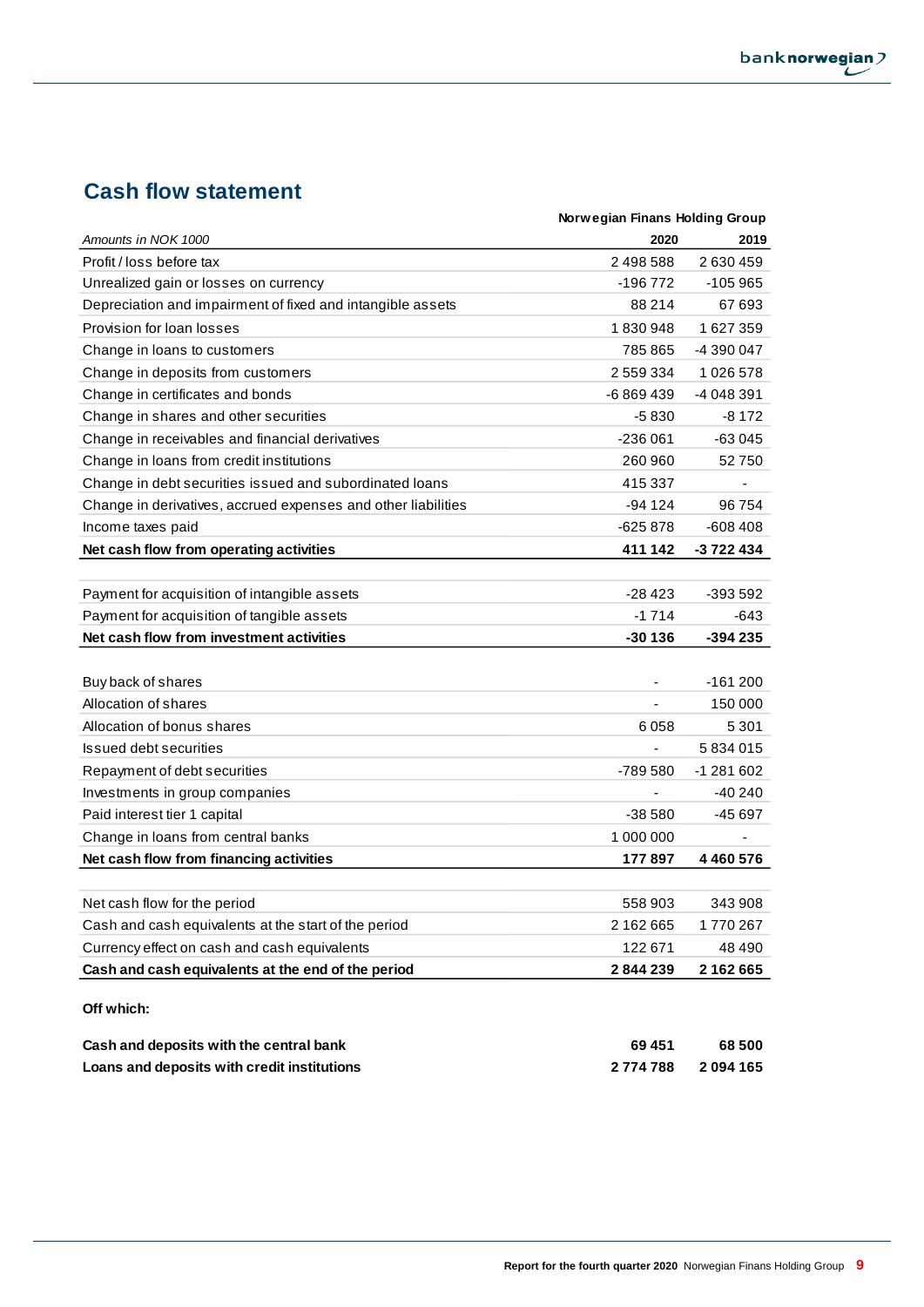## **Changes in equity**

|                                     | <b>Share</b>             | <b>Share</b>             | Tier 1                   | Retained                 | Total      |
|-------------------------------------|--------------------------|--------------------------|--------------------------|--------------------------|------------|
| Amounts in NOK 1000                 | capital                  | premium                  | capital                  | earnings                 | equity     |
| <b>Balance 31.12.2019</b>           | 186 695                  | 972 295                  | 635 000                  | 7679717                  | 9473707    |
| This period's profit                | ٠                        | ٠                        | $\overline{\phantom{a}}$ | 1886975                  | 1886975    |
| Comprehensive income for the period | $\blacksquare$           | ۰                        | $\sim$                   | 1886975                  | 1886975    |
| Paid interest tier 1 capital        | $\overline{\phantom{a}}$ | $\overline{\phantom{0}}$ | $\overline{\phantom{a}}$ | $-38580$                 | $-38580$   |
| Allocation of bonus shares          | 153                      | 5906                     | $\overline{\phantom{0}}$ | $\overline{\phantom{0}}$ | 6058       |
| Balance 31.12.2020                  | 186847                   | 978 201                  | 635 000                  | 9528112                  | 11 328 161 |

| Amounts in NOK 1000                 |                          |                          |                          |         |           |
|-------------------------------------|--------------------------|--------------------------|--------------------------|---------|-----------|
| <b>Balance 31.12.2018</b>           | 186752                   | 976938                   | 635 000                  | 5745564 | 7 544 254 |
| This period's profit                | ٠                        | ٠                        | ٠                        | 1981051 | 1981051   |
| Comprehensive income for the period | $\blacksquare$           | ۰.                       | $\blacksquare$           | 1981051 | 981051    |
| Paid interest tier 1 capital        | ٠                        | ٠                        | ٠                        | -45 697 | $-45697$  |
| Buy back of shares                  | $-2133$                  | -157 867                 | ٠                        |         | $-160000$ |
| Allocation of shares                | 2 0 0 0                  | 148 000                  | ٠                        | ٠       | 150 000   |
| Allocation of bonus shares          | 76                       | 5 2 2 4                  | ٠                        |         | 5 3 0 1   |
| <b>Fees</b>                         | $\overline{\phantom{0}}$ | $\overline{\phantom{0}}$ | $\overline{\phantom{0}}$ | $-1201$ | $-1201$   |
| <b>Balance 31.12.2019</b>           | 186 695                  | 972 295                  | 635 000                  | 7679717 | 9473707   |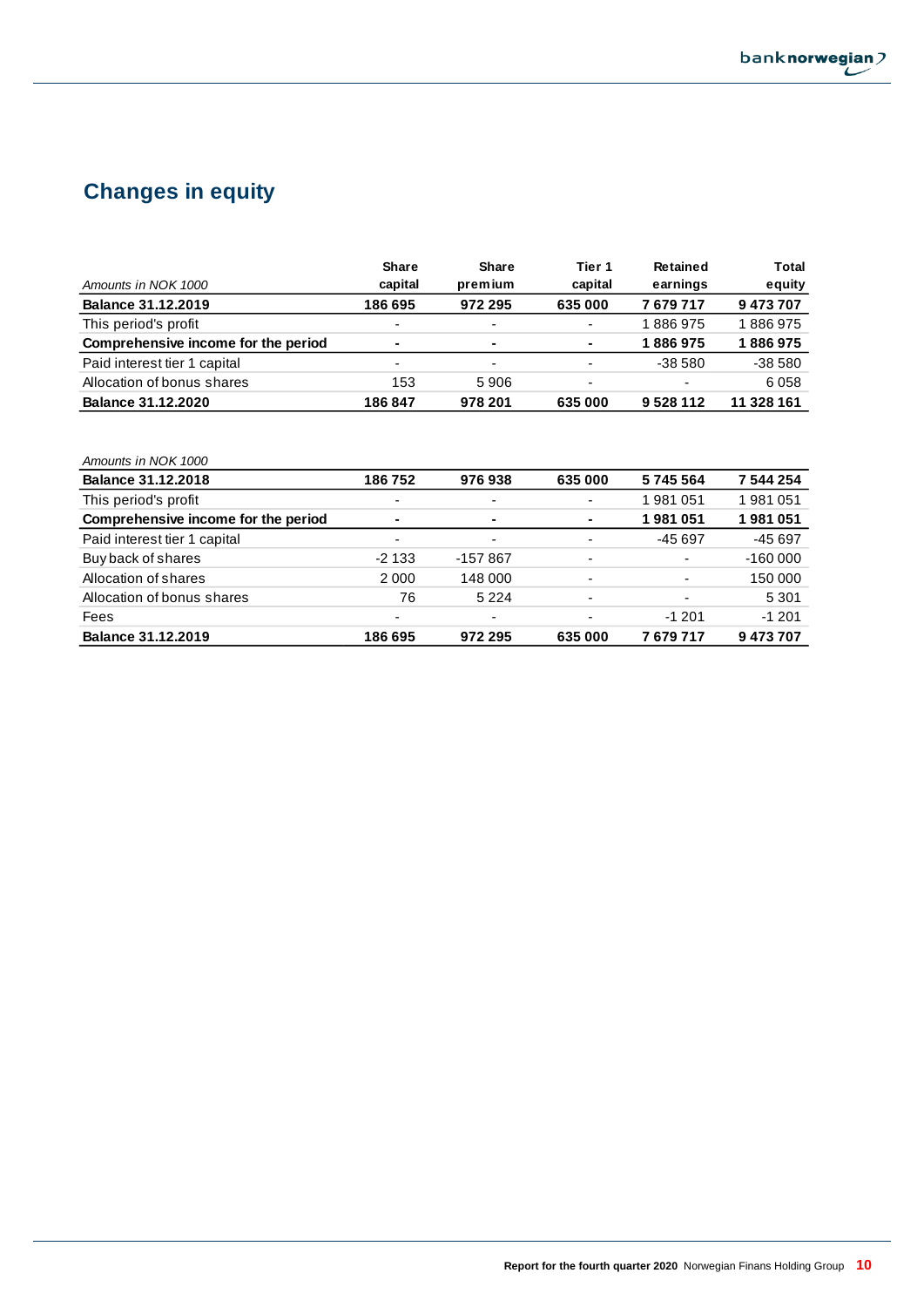## **Notes**

#### Note 1. General accounting principles

The quarterly financial statements for the Norwegian Finans Holding Group (NFH Group) have been prepared in accordance with IAS 34 Interim Financial Reporting as issued by the International Accounting Standards Board and as adopted by the European Union. When preparing the consolidated financial statements, management makes estimates, judgments and assumptions that affect the application of the accounting principles and the carrying amount of assets, liabilities, income and expenses. Estimates and assumptions are subject to continual evaluation and are based on historical experience and other factors, including expectations of future events that are believed to be probable on the balance sheet date. A description of the accounting policies, significant estimates and areas where judgment is applied by the NFH Group, can be found in Note 1 Accounting principles in the annual report of 2019.

#### Note 2. Segments

The profit and loss and balance sheet presentation for segments are based on internal financial reporting as it is reported to management. Other contains eliminations for group contributions.

#### Profit and loss account YTD 2020

| Amounts in NOK 1000                 | Norway                   | Sweden  | <b>Denmark</b> | <b>Finland</b> | Other          | Total      |
|-------------------------------------|--------------------------|---------|----------------|----------------|----------------|------------|
| Net interest income                 | 2 179 333                | 902 084 | 738 166        | 1 597 163      | $-3692$        | 5 413 054  |
| Net other operating income          | 97 657                   | 52 330  | 11 355         | 68 972         | $-671$         | 229 644    |
| <b>Total income</b>                 | 2 276 989                | 954 415 | 749 521        | 1666 135       | -4 3 6 3       | 5 642 698  |
| Total operating expenses            | 555 879                  | 260 923 | 185 288        | 275 843        | 35 2 28        | 1 313 162  |
| Provision for loan losses           | 553 713                  | 406 430 | 323 905        | 546 900        | $\blacksquare$ | 1830948    |
| <b>Profit before tax</b>            | 1 167 398                | 287 062 | 240 328        | 843 392        | -39 592        | 2 498 588  |
| Tax charge                          | 136 694                  | 33 883  | 28 336         | 99 688         | 313011         | 611 613    |
| <b>Profit after tax</b>             | 1 030 703                | 253 179 | 211992         | 743 704        | -352 603       | 1886975    |
| Other comprehensive income          | $\overline{\phantom{0}}$ | ۰       | -              | -              |                |            |
| Comprehensive income for the period | 1 030 703                | 253 179 | 211992         | 743 704        | -352 603       | 1886975    |
| Balance sheet 31.12.20              |                          |         |                |                |                |            |
| Amounts in NOK 1000                 | Norway                   | Sweden  | <b>Denmark</b> | <b>Finland</b> | Other          | Total      |
| Loans to customers                  | 15 264 965               | 6920949 | 4 776 260      | 10 981 515     | -              | 37 943 688 |

| Amounts in NOK 1000                 | Norway        | Sweden     | Denmark    | Finland    | Other   | Total      |
|-------------------------------------|---------------|------------|------------|------------|---------|------------|
| Loans to customers                  | 15 264 965    | 6920949    | 4 776 260  | 10 981 515 |         | 37 943 688 |
| Other assets                        | 13 001 851    | 3461202    | 5951959    | 2 678 364  | 154 947 | 25 248 323 |
| <b>Total assets</b>                 | 28 266 816    | 10 382 150 | 10 728 219 | 13 659 879 | 154 947 | 63 192 011 |
|                                     |               |            |            |            |         |            |
| Deposits from customers             | 20 179 276    | 5 893 512  | 10 121 224 | 6483691    | -       | 42 677 703 |
| Other liabilities and equity        | 8 0 8 7 5 4 0 | 4 488 639  | 606 995    | 7 176 187  | 154 947 | 20 514 309 |
| <b>Total liabilities and equity</b> | 28 266 816    | 10 382 150 | 10 728 219 | 13 659 879 | 154 947 | 63 192 011 |

#### Profit and loss account YTD 2019

Total liabilities and equity

| Amounts in NOK 1000                 | Norway     | Sweden     | Denmark        | <b>Finland</b> | Other    | Total      |
|-------------------------------------|------------|------------|----------------|----------------|----------|------------|
| Net interest income                 | 2 389 911  | 863 804    | 651865         | 356 133        | $-1028$  | 5 260 685  |
| Net other operating income          | 177839     | 69 151     | 23 530         | 51 784         | $-512$   | 321 792    |
| Total income                        | 2 567 750  | 932 955    | 675 394        | 1 407 917      | $-1539$  | 5 582 477  |
| Total operating expenses            | 560 336    | 291 275    | 181 638        | 278 890        | 12519    | 1 324 659  |
| Provision for loan losses           | 696 095    | 221 951    | 200 618        | 508 696        |          | 1627359    |
| <b>Profit before tax</b>            | 1 311 319  | 419 729    | 293 138        | 620 331        | -14 058  | 2 630 459  |
| Tax charge                          | 356 831    | 109 876    | 63918          | 121 254        | $-2471$  | 649 408    |
| <b>Profit after tax</b>             | 954 488    | 309 853    | 229 220        | 499 077        | -11 588  | 1981051    |
| Other comprehensive income          |            |            | -              |                |          |            |
| Comprehensive income for the period | 954 488    | 309 853    | 229 220        | 499 077        | $-11588$ | 1981051    |
| Balance sheet 31.12.19              |            |            |                |                |          |            |
| Amounts in NOK 1000                 | Norway     | Sweden     | <b>Denmark</b> | <b>Finland</b> | Other    | Total      |
| Loans to customers                  | 18 844 355 | 6 802 103  | 4724885        | 10 189 159     |          | 40 560 502 |
| Other assets                        | 8 546 780  | 3 467 465  | 3 151 700      | 2 157 276      | 189 662  | 17 512 882 |
| Total assets                        | 27 391 134 | 10 269 568 | 7876585        | 12 346 435     | 189 662  | 58 073 384 |
| Deposits from customers             | 19 417 635 | 5946156    | 7 316 699      | 7 437 880      | ۰        | 40 118 369 |
| Other liabilities and equity        | 7 973 500  | 4 323 412  | 559 886        | 4 908 555      | 189 662  | 17 955 015 |
| Total liabilities and equity        | 27 391 134 | 10 269 568 | 7876585        | 12 346 435     | 189 662  | 58 073 384 |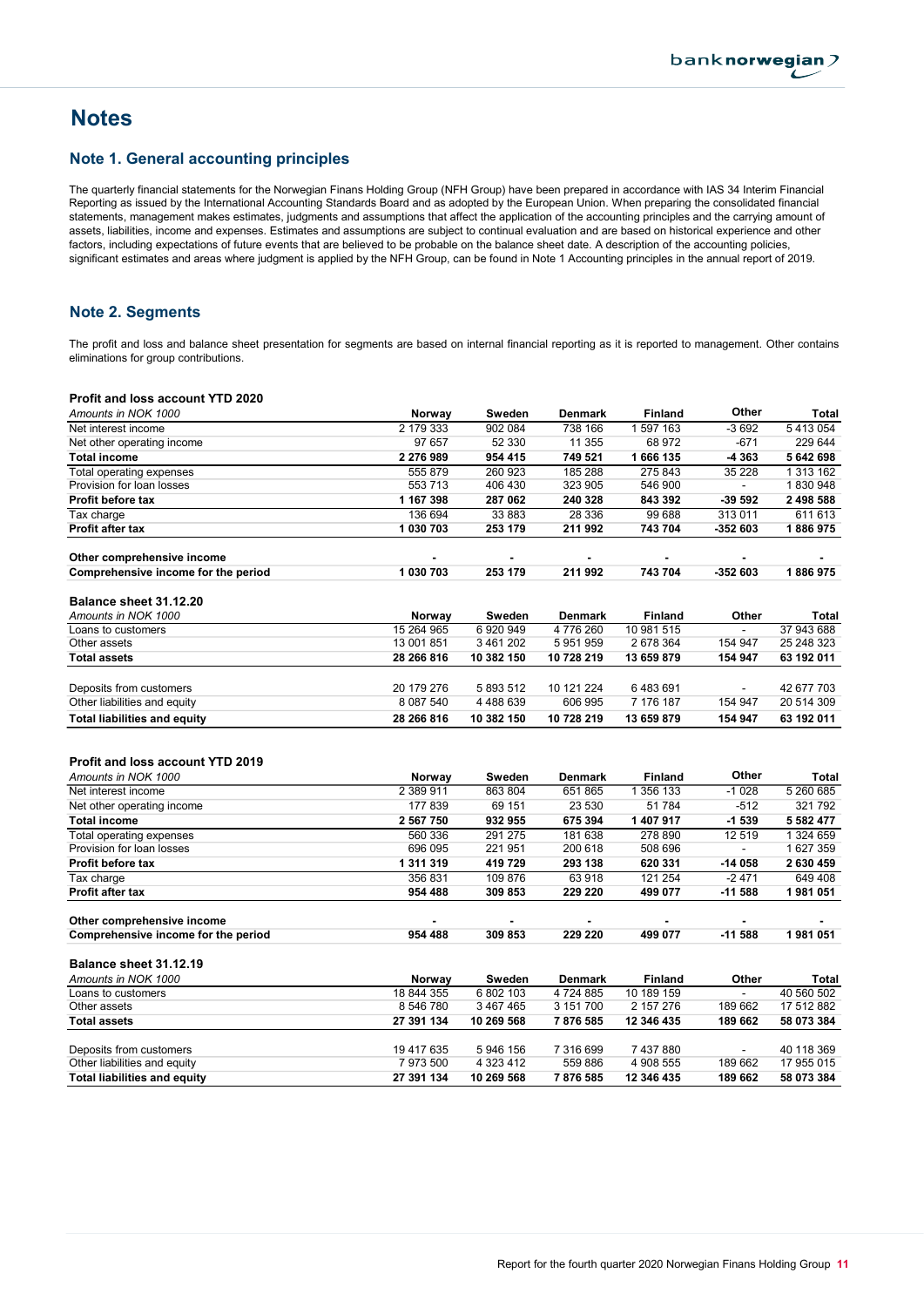## Note 3. Capital adequacy and Liquidity Coverage Ratio

Norwegian Finans Holding Group uses the standardized approach for credit risk and the standardized approach for operational risk to calculate capital adequacy in accordance with current capital adequacy regulations - Basel II.

| <b>Total capital</b>                                                       |               |            |
|----------------------------------------------------------------------------|---------------|------------|
| Amounts in NOK 1000                                                        | 31.12.20      | 31.12.19   |
| Share capital                                                              | 186 847       | 186 695    |
| Share premium                                                              | 978 201       | 972 295    |
| Other reserves                                                             | 9 528 112     | 7679717    |
| Retained earnings not included in common equity tier 1, accrued dividend   | $-1$ 121 083  |            |
| Deferred tax assets, intangible assets and additional valuation adjustment | $-477919$     | $-529$ 143 |
| Common equity tier 1                                                       | 9 0 9 4 1 5 8 | 8 309 564  |
| Additional tier 1 capital                                                  | 635 000       | 635 000    |
| Tier 1 capital                                                             | 9729158       | 8 944 564  |
| Tier 2 capital                                                             | 877 820       | 822 688    |
| <b>Total capital</b>                                                       | 10 606 978    | 9 767 252  |
| <b>Risk-weighted assets</b><br>Covered bonds                               | 939 778       | 336 787    |
| Regional governments or local authorities                                  | 1 269 097     | 87 123     |
| Institutions                                                               | 563 273       | 1 161 242  |
| Loans to customers                                                         | 23 960 025    | 26 750 970 |
| Defaulted loans                                                            | 5 996 989     | 4 892 542  |
| Equity positions                                                           | 50 642        | 44 818     |
| Other assets                                                               | 376 681       | 139 948    |
| <b>Total credit risk</b>                                                   | 33 156 485    | 33 413 430 |
| <b>Operational risk</b>                                                    | 8 087 003     | 5728063    |
| <b>Market risk</b>                                                         | 2788          | 1575       |
| Total risk-weighted assets                                                 | 41 246 275    | 39 143 067 |
| Common equity tier 1 %                                                     | 22.0%         | 21.2 %     |
| Tier 1 capital %                                                           | 23.6%         | 22.9%      |
| Total capital %                                                            | 25.7%         | 25.0%      |

#### Liquidity Coverage Ratio

The Liquidity Coverage Ratio (LCR) is defined as the bank's liquid assets relative to net liquidity output 30 days forward in time in any given stress situation. The bank has significant positions in Norwegian, Swedish and Danish kroner in addition to Euro. The legal requirement for liquidity reserve at total level and for significant currencies is 100% except for Norwegian kroner where the legal requirement is 50%.

|                                | 31.12.20 | 31.12.19 |
|--------------------------------|----------|----------|
| Norwegian Finans Holding Group | 569 %    | 450 %    |
| <b>NOK</b>                     | 389 %    | 321 %    |
| <b>SEK</b>                     | 530 %    | 396 %    |
| <b>DKK</b>                     | 467 %    | 649 %    |
| <b>EUR</b>                     | 169 %    | 167 %    |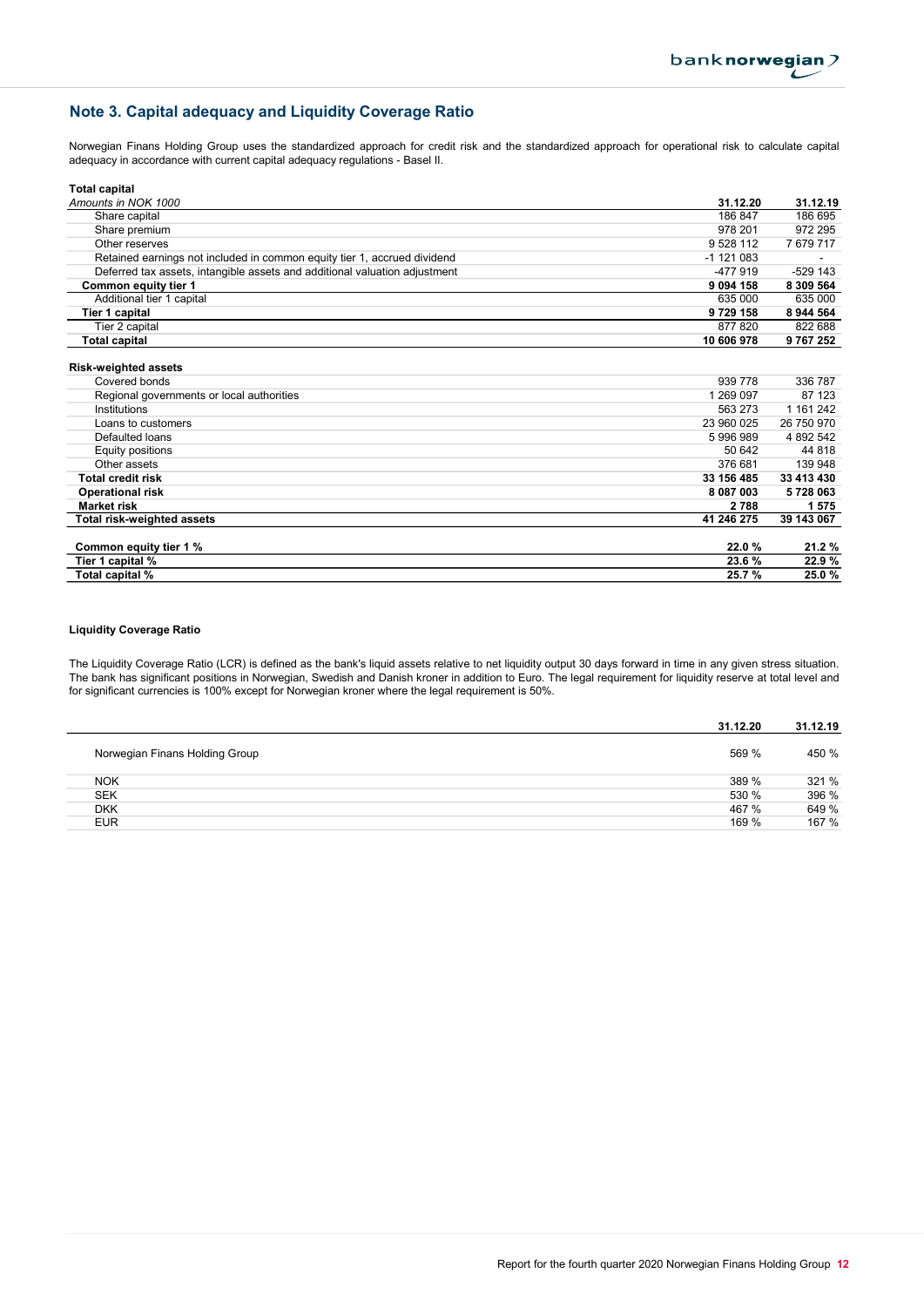### Note 4. Expected credit loss

The expected credit loss (ECL) is calculated in accordance with IFRS 9. Stage 1 is not impaired and uses a 12-month ECL calculation. Stage 2 has a significant increase in credit risk since its origination, according to the triggers disclosed below, and uses the lifetime approach to ECL calculation. Stage 3 is impaired with the 90 days past due definition and calculates the ECL based on the lifetime approach.

#### Significant increase in credit risk (SICR)

A significant increase in credit risk is assessed on several criteria such as default of another product, previous default, forbearance, as well as late payment beyond 30 days after invoice due date. The most important factor for the assessment of a significant increase in credit risk is a comparison between the lifetime probability of default (PD) at origination and the lifetime PD at the reporting date, as this signifies an increased risk based on all factors in the behaviour models including the macro impact.

During the fourth quarter of 2020, the bank has redeveloped the lifetime PD models for all products and countries to align better with the new macro deliveries and the new trigger models, with immaterial effect. To counter previous deficiencies in a step-model, the bank is introducing a continuous trigger model to capture any significant increase accross the entire range of annualized PDs.

The trigger-model below utilizes an assessment of the forward-looking lifetime of the exposure, considering the probability of early repayment and the lifetime PDs on the exposure. Both the lifetime PD at the reporting date and the lifetime PD at origination are annualized according to the estimated remaining lifetime. Accounts that satisfy the inequality below are regarded as having significant increase in credit risk.

The Trigger Coefficient is evaluated by comparing the bad rates of accounts of certain ranges of PD at origination and PD increase with the bad rate of a "benchmark group" consisting of accounts in the same portfolio for the first time having days past due between 1 to 30 days. For each portfolio, a smaller Trigger Coefficient indicates that its accounts are to be regarded as more easily having a significant increase in credit risk. The higher Trigger Coefficient in e.g. Denmark is in line with the relative higher PD at Origination of the portfolio.

The product-specific Trigger Coefficient (TC): Annualised lifetime PD at the reporting date > TC + (1 - TC) \* Annualised lifetime PD at origination.

Trigger Coefficient

|                | Instalment loans | <b>Credit card loans</b> |
|----------------|------------------|--------------------------|
| Norway         | 0.12             | 0.14                     |
| Sweden         | 0.12             | 0.08                     |
| <b>Denmark</b> | 0.26             | 0.34                     |
| <b>Finland</b> | 0.17             | 0.13                     |

To exemplify the use of the Trigger Coefficient on an exposure that does get triggered, and one that does not, we present the following:

| Product               | Annualised lifetime PD at<br>origination | Annualised lifetime PD at<br>the reporting date | Trigger<br><b>Coefficient</b> | Calculation                                    | <b>Stage</b> |
|-----------------------|------------------------------------------|-------------------------------------------------|-------------------------------|------------------------------------------------|--------------|
| Norway Unsecured Loan | 0.10                                     | 0.25                                            | 0.12                          | $0.25 > 0.12 + (1 - 0.12) * 0.10$<br>$= 0.208$ | Stage 2      |
| Denmark Credit Card   | 0.30                                     | 0.40                                            | 0.34                          | $0.40 < 0.34 + (1 - 0.34) * 0.30$<br>$= 0.538$ | Stage 1      |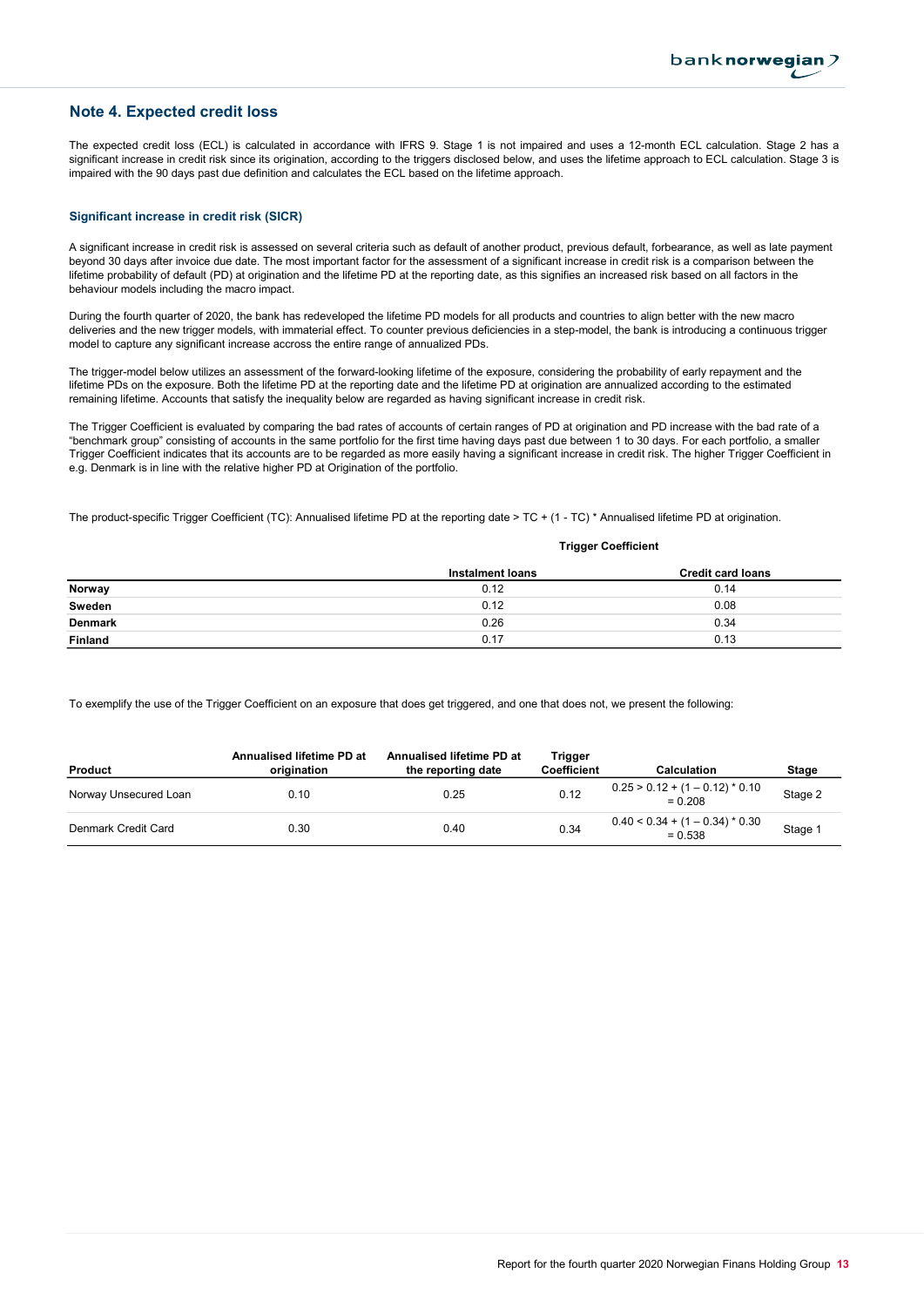#### Economic variables used to measure ECL

The IFRS 9 accounting standard for impairment of financial assets requires calculation of expected loss defined as a probability-weighted product of probability of default, loss given default, and exposure at default, across scenarios. The following scenarios are considered in the model: A baseline scenario that captures the most likely economic future, a scenario that presents adverse economic conditions, and another scenario that presents favorable economic conditions.

The three scenarios are constructed in accordance with target severity for each of the scenarios. While the baseline scenario is by design in the middle of possible future economic outcomes, the alternative scenarios capture alternative economic conditions that are equally distanced from the baseline in terms of their severity. After their construction, the three scenarios are each assigned probability weights based on their severity and on how well they approximate (simulated) possible future economic developments.

For the period, the Optimistic 10th percentile and Pessimistic 75th percentile is chosen in addition to the baseline. This means that the bank sees only a 10% probability of the economy performing better than the Optimistic scenario. In this scenarios businesses open much faster than expected, consumer confidence rises sharply, air travel and spending recover faster than expected. In the Pessimistic scenario, there is a 25% probability that the economy will perform even worse than that. In this scenario new infections and deaths increase above the early projections of 2021, hotels and air travel remain down longer than expected, commodity prices remain low with lingering concerns about the pandemic. This scenarios also implicate that infections abate in late 2021.

The bank has chosen to disclose the three most important modelling variables in each individual country. The model is based on data and scenarios from Moody's Analytics Global Macroeconomic Outlook. The baseline and the alternative scenarios are updated monthly.

Key assumptions used for the base case scenario are:

1) No further wave of COVID-19 that causes countries to implement widespread shutdowns again.

2) An aggressive fiscal and monetary policy response.

3) Oil prices remain low but gradually recover as oil demand strengthens.

Key risks used for the base case scenario are:

1) Further waves of COVID-19 causes a number of countries to shut down nonessential business again on a large scale.

2) Governments have limited space to enact further fiscal stimulus.

|                |                                            | Base scenario |         | Optimistic scenario |         | Pessimistic scenario |          |
|----------------|--------------------------------------------|---------------|---------|---------------------|---------|----------------------|----------|
| Norway         |                                            | 12 months     | 5 years | 12 months           | 5 years | 12 months            | 5 years  |
|                | Future 1 month oil price (USD per bbl)     | 54.2          | 67.9    | 59.6                | 74.4    | 46.9                 | 65.2     |
|                | Nominal Private consumption (bil. USD)     | 204.4         | 269.5   | 212.6               | 275.8   | 183.9                | 260.1    |
|                | Real GDP (bil. 2012 USD)                   | 578.7         | 629.7   | 585.8               | 638.0   | 566.7                | 621.6    |
| Sweden         |                                            |               |         |                     |         |                      |          |
|                | Disposable income (ths. 2019 SEK)          | 238.2         | 257.1   | 239.9               | 263.2   | 237.4                | 252.6    |
|                | GDP PPP (bil. USD)                         | 630.8         | 735.9   | 658.6               | 779.1   | 585.9                | 697.5    |
|                | Money supply M3 (bil. SEK)                 | 4 2 6 7 .5    | 5 267.1 | 4 3 3 4 . 1         | 5 635.7 | 4 2 1 6 .0           | 5 0 27.8 |
| <b>Denmark</b> |                                            |               |         |                     |         |                      |          |
|                | GDP PPP (bil. USD)                         | 425.4         | 556.1   | 452.4               | 572.8   | 390.4                | 544.4    |
|                | Industrial production index $(2015 = 100)$ | 111.5         | 123.2   | 115.7               | 126.7   | 107.4                | 119.7    |
|                | Unemployment rate (%)                      | 5.9           | 5.4     | 5.4                 | 5.4     | 6.5                  | 5.4      |
| <b>Finland</b> |                                            |               |         |                     |         |                      |          |
|                | GDP PPP (bil. USD)                         | 320.9         | 371.5   | 339.2               | 388.0   | 296.6                | 358.4    |
|                | Producer price index $(2015 = 100)$        | 100.7         | 108.3   | 102.4               | 109.6   | 99.8                 | 107.1    |
|                | Unemployment rate (%)                      | 10.0          | 8.0     | 9.4                 | 8.0     | 10.6                 | 8.2      |

#### Macro scenario sensitivity on ECL

|                |                  | Final     | <b>Base</b> | Optimistic | Pessimistic |  |
|----------------|------------------|-----------|-------------|------------|-------------|--|
| Norway         |                  | ECL       | scenario    | scenario   | scenario    |  |
|                | Credit card      | 432 484   | 430 555     | 420 889    | 443 430     |  |
|                | Instalment loans | 1 176 727 | 1 170 277   | 1 140 612  | 1 211 210   |  |
| Sweden         |                  |           |             |            |             |  |
|                | Credit card      | 303 531   | 303 431     | 292 822    | 312 186     |  |
|                | Instalment Ioans | 951 480   | 951 387     | 918 622    | 977 846     |  |
| <b>Denmark</b> |                  |           |             |            |             |  |
|                | Credit card      | 102 158   | 100 486     | 97 209     | 107 567     |  |
|                | Instalment loans | 731884    | 724 500     | 709 417    | 756 256     |  |
| <b>Finland</b> |                  |           |             |            |             |  |
|                | Credit card      | 187 061   | 186 272     | 181 528    | 192 173     |  |
|                | Instalment loans | 1 049 328 | 1 046 277   | 1 026 771  | 1070019     |  |

The following weights have been used across all portfolios per 31.12.2020: 32.5% - 30% - 37.5% for base, optimistic and pessimistic scenario for expected credit loss.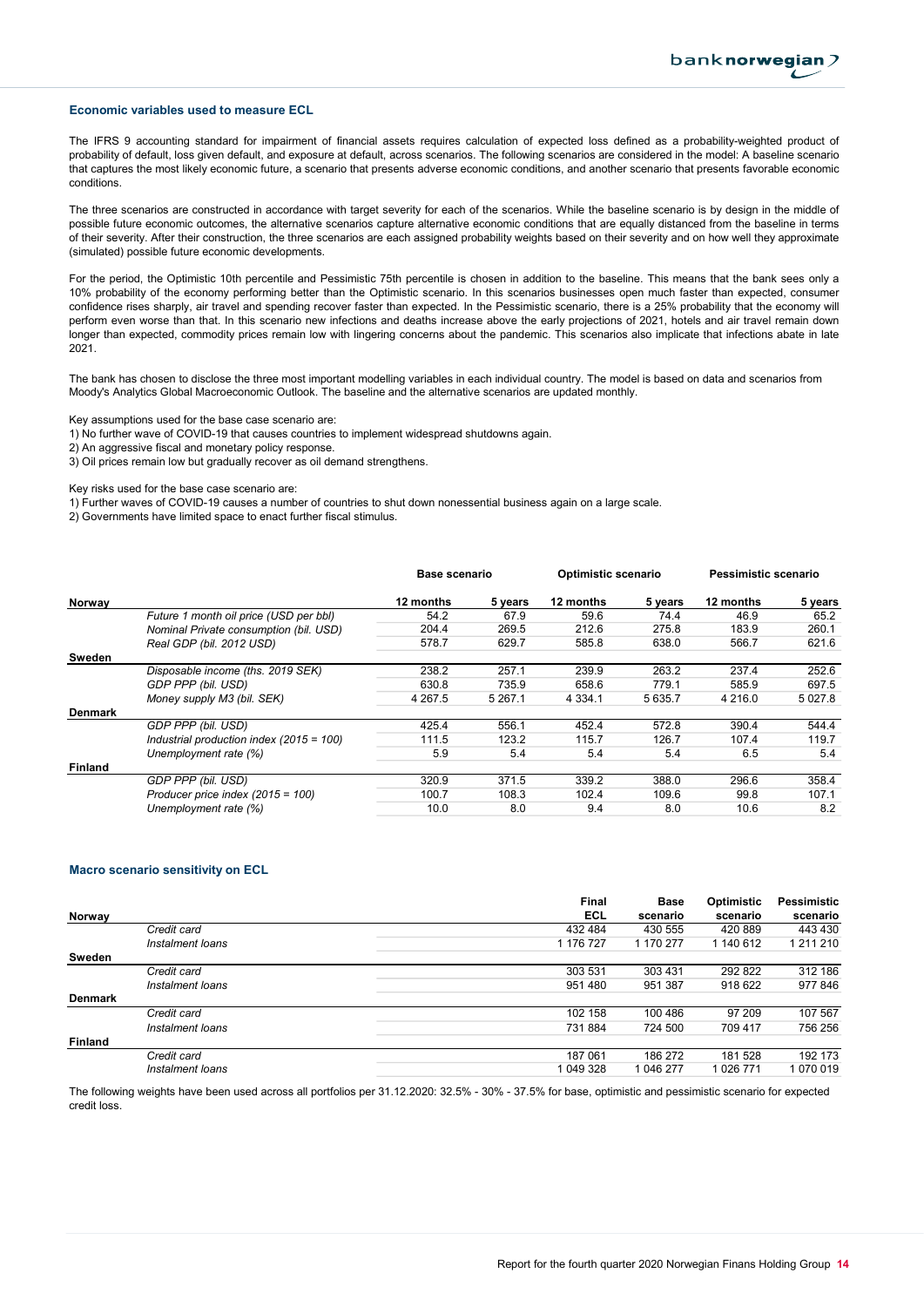## Note 5. Loans to customers by product groups and change in loan loss allowance

#### Loans to customers by product groups

#### 31.12.20

|                  |                                              |            |           |            |                    | Loan loss allowance |         |           | Loans to   |
|------------------|----------------------------------------------|------------|-----------|------------|--------------------|---------------------|---------|-----------|------------|
|                  | Amounts in NOK 1000                          | Stage 1    | Stage 2   | Stage 3    | <b>Gross loans</b> | Stage 1             | Stage 2 | Stage 3   | customers  |
| Norway           | Instalment loans                             | 7 329 966  | 882 867   | 3 062 106  | 11 274 938         | 47 469              | 51 317  | 077 942   | 10 098 211 |
|                  | Credit card loans                            | 4 381 127  | 304 772   | 913 338    | 5 599 237          | 27 199              | 23 940  | 381 345   | 5 166 754  |
| Sweden           | Instalment loans                             | 2 962 324  | 446 295   | 1 851 721  | 5 260 340          | 48 005              | 56 956  | 846 519   | 4 308 860  |
|                  | Credit card loans                            | 2 093 625  | 302 973   | 519021     | 2915620            | 22 2 35             | 30 218  | 251 079   | 2612089    |
| Denmark          | Instalment loans                             | 3416011    | 138 711   | 1 164 081  | 4 718 803          | 62 827              | 23 649  | 645 408   | 3 986 919  |
|                  | Credit card loans                            | 674 074    | 23 054    | 194 371    | 891 499            | 14 179              | 3 2 1 1 | 84 768    | 789 341    |
| Finland          | Instalment loans                             | 6865633    | 793 532   | 2 123 998  | 9 783 164          | 170 791             | 131 481 | 747 056   | 8 733 835  |
|                  | Credit card loans                            | 1 727 252  | 389 833   | 317 656    | 2 434 741          | 19 9 34             | 51 942  | 115 186   | 2 247 680  |
| Total            |                                              | 29 450 012 | 3 282 038 | 10 146 292 | 42 878 342         | 412 638             | 372 713 | 4 149 303 | 37 943 688 |
|                  | Loan loss allowance coverage ratio per stage |            |           |            |                    | 1.40 $%$            | 11.36 % | 40.89 %   |            |
| <b>Net loans</b> |                                              |            |           |            |                    |                     |         |           | 37 943 688 |

#### 31.12.19

|                  |                                              |            |           |           |               |         | Loan loss allowance |           | Loans to   |
|------------------|----------------------------------------------|------------|-----------|-----------|---------------|---------|---------------------|-----------|------------|
|                  | Amounts in NOK 1000                          | Stage 1    | Stage 2   | Stage 3   | Gross Ioans   | Stage 1 | Stage 2             | Stage 3   | customers  |
| Norway           | Instalment loans                             | 7 999 722  | 2 063 588 | 2 573 790 | 12 637 099    | 80 380  | 103819              | 754 011   | 11 698 889 |
|                  | Credit card loans                            | 5824972    | 862 289   | 812 344   | 7499606       | 37 765  | 53 238              | 263 137   | 7 145 466  |
| Sweden           | Instalment loans                             | 2 185 929  | 1 082 078 | 354 141   | 4 622 148     | 55 4 79 | 62 960              | 528 540   | 3 975 168  |
|                  | Credit card loans                            | 2 149 014  | 506 081   | 363 405   | 3 018 501     | 9750    | 29 111              | 152 705   | 2826935    |
| Denmark          | Instalment loans                             | 3 266 952  | 243 881   | 944 127   | 4 4 5 4 9 6 0 | 47 840  | 36 935              | 524 047   | 3 846 139  |
|                  | Credit card loans                            | 729 045    | 55 505    | 209 370   | 993 920       | 13921   | 9 3 4 1             | 91 912    | 878 746    |
| Finland          | Instalment loans                             | 6 113 516  | 1 207 147 | 1 217 531 | 8 538 194     | 109 419 | 159 519             | 380 331   | 7888925    |
|                  | Credit card loans                            | 1715782    | 513 680   | 162 021   | 2 391 482     | 10 502  | 31 243              | 49 504    | 2 300 234  |
| Total            |                                              | 29 984 932 | 6 534 249 | 7 636 728 | 44 155 910    | 365 055 | 486 167             | 2 744 186 | 40 560 502 |
|                  | Loan loss allowance coverage ratio per stage |            |           |           |               | 1.22%   | 7.44 %              | 35.93 %   |            |
| <b>Net loans</b> |                                              |            |           |           |               |         |                     |           | 40 560 502 |

#### Change in loan loss allowance and gross loans

Migration out of a stage is calculated at previous closing date 30.9.20, while migration into a stage is calculated at the closing date 31.12.20.

#### Total Loans

#### Loan loss allowance

| Amounts in NOK 1000                                                         | Stage 1                  | Stage 2   | Stage 3        | Total         |
|-----------------------------------------------------------------------------|--------------------------|-----------|----------------|---------------|
| Loan loss allowance as at 30.9.20                                           | 367 219                  | 478 738   | 4 038 561      | 4 8 8 4 5 1 7 |
| Transfers:                                                                  |                          |           |                |               |
| Transfers from stage 1 to stage 2                                           | $-28581$                 | 125 379   | $\blacksquare$ | 96 798        |
| Transfers from stage 1 to stage 3                                           | $-2998$                  |           | 26 247         | 23 249        |
| Transfers from stage 2 to stage 1                                           | 97 552                   | $-182545$ |                | $-84993$      |
| Transfers from stage 2 to stage 3                                           | $\blacksquare$           | $-92716$  | 203 139        | 110 424       |
| Transfers from stage 3 to stage 2                                           | $\overline{\phantom{a}}$ | 13744     | -55 976        | -42 232       |
| Transfers from stage 3 to stage 1                                           | 687                      |           | -9 708         | -9 021        |
| New financial assets issued                                                 | 15866                    | 5942      |                | 21 808        |
| Financial assets derecognized in the period                                 | $-12816$                 | -9 485    | $-37432$       | -59 733       |
| Modification of contractual cash flows from non-discounted financial assets | $-24291$                 | 33 656    | 204 040        | 213 405       |
| Charge-off                                                                  | ۰                        |           | $-219.569$     | $-219569$     |
| Loan loss allowance as at 31.12.20                                          | 412 638                  | 372 713   | 4 149 303      | 4 934 654     |

#### Gross loans to customers

| Amounts in NOK 1000                                                         | Stage 1                  | Stage 2     | Stage 3                  | Total      |
|-----------------------------------------------------------------------------|--------------------------|-------------|--------------------------|------------|
| Gross loans to customers as at 30.9.20                                      | 28 623 040               | 6 228 640   | 9 9 9 5 1 4 8            | 44 846 828 |
| Transfers:                                                                  |                          |             |                          |            |
| Transfers from stage 1 to stage 2                                           | $-1047197$               | 1 0 54 8 21 | ۰                        | 7624       |
| Transfers from stage 1 to stage 3                                           | -69 708                  | ۰           | 71 058                   | 1 3 4 9    |
| Transfers from stage 2 to stage 1                                           | 2959782                  | -3 206 165  | ۰                        | $-246383$  |
| Transfers from stage 2 to stage 3                                           | $\blacksquare$           | $-663824$   | 673 147                  | 9 3 2 4    |
| Transfers from stage 3 to stage 2                                           | ۰.                       | 132 702     | -194 752                 | $-62050$   |
| Transfers from stage 3 to stage 1                                           | 13753                    |             | $-30014$                 | $-16261$   |
| New financial assets issued                                                 | 1 332 753                | 46 379      | $\overline{\phantom{a}}$ | 1 379 132  |
| Financial assets derecognized in the period                                 | -1 017 734               | -204 927    | $-109258$                | -1331919   |
| Modification of contractual cash flows from non-discounted financial assets | -1 344 676               | $-105588$   | 23 120                   | $-1427143$ |
| Charge-off                                                                  | $\overline{\phantom{a}}$ |             | $-282$ 157               | $-282$ 157 |
| Gross loans to customers as at 31.12.20                                     | 29 450 012               | 3 282 038   | 10 146 292               | 42 878 342 |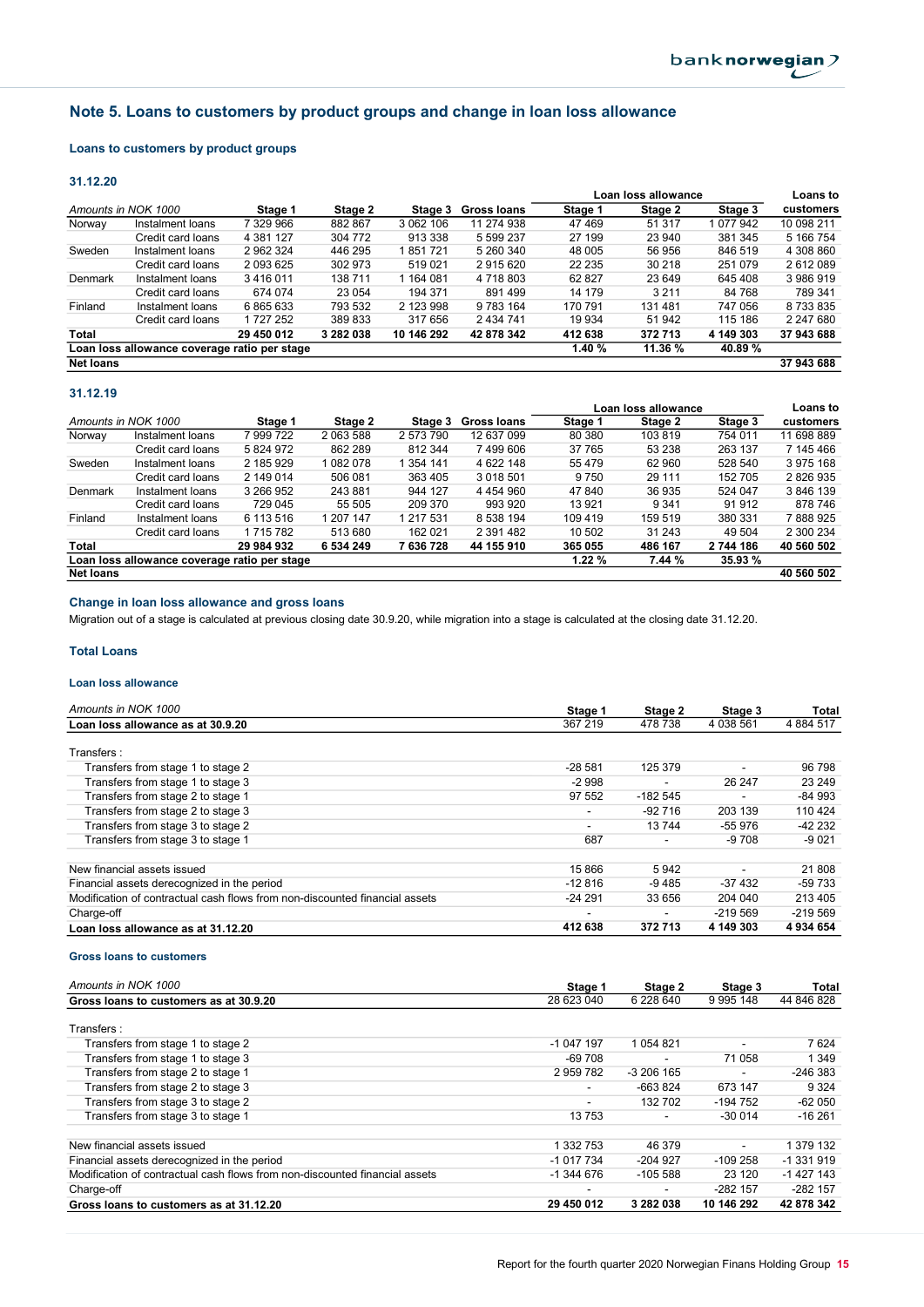#### Instalment loans total

#### Loan loss allowance

| Amounts in NOK 1000                                                         | Stage 1                  | Stage 2   | Stage 3       | Total     |
|-----------------------------------------------------------------------------|--------------------------|-----------|---------------|-----------|
| Loan loss allowance as at 30.9.20                                           | 296 548                  | 352 213   | 3 2 2 1 2 2 3 | 3 869 983 |
| Transfers:                                                                  |                          |           |               |           |
| Transfers from stage 1 to stage 2                                           | -21 992                  | 90 215    | ۰             | 68 223    |
| Transfers from stage 1 to stage 3                                           | $-2548$                  |           | 22 745        | 20 197    |
| Transfers from stage 2 to stage 1                                           | 76 949                   | $-136059$ |               | $-59110$  |
| Transfers from stage 2 to stage 3                                           | $\overline{\phantom{a}}$ | -76 670   | 156 077       | 79 407    |
| Transfers from stage 3 to stage 2                                           | $\overline{\phantom{0}}$ | 11 010    | $-41771$      | -30 761   |
| Transfers from stage 3 to stage 1                                           | 642                      |           | $-6949$       | $-6308$   |
| New financial assets issued                                                 | 13841                    | 4 3 7 1   |               | 18 213    |
| Financial assets derecognized in the period                                 | $-12144$                 | -8 070    | $-31096$      | $-51310$  |
| Modification of contractual cash flows from non-discounted financial assets | $-22203$                 | 26 392    | 152 794       | 156 983   |
| Charge-off                                                                  | $\overline{\phantom{a}}$ | ۰.        | $-156098$     | $-156098$ |
| Loan loss allowance as at 31.12.20                                          | 329 092                  | 263 402   | 3 3 1 6 9 2 5 | 3 909 419 |

#### Gross loans to customers

| Amounts in NOK 1000                                                         | Stage 1                  | Stage 2     | Stage 3                  | Total      |
|-----------------------------------------------------------------------------|--------------------------|-------------|--------------------------|------------|
| Gross loans to customers as at 30.9.20                                      | 19 656 692               | 4 546 844   | 8 070 454                | 32 273 991 |
| Transfers:                                                                  |                          |             |                          |            |
| Transfers from stage 1 to stage 2                                           | -705 744                 | 685 404     |                          | $-20.341$  |
| Transfers from stage 1 to stage 3                                           | $-60,108$                | ۰           | 60 915                   | 806        |
| Transfers from stage 2 to stage 1                                           | 2 2 3 1 4 9 6            | -2 353 578  |                          | $-122082$  |
| Transfers from stage 2 to stage 3                                           | $\overline{\phantom{a}}$ | $-518543$   | 523 941                  | 5 3 9 8    |
| Transfers from stage 3 to stage 2                                           | -                        | 110 666     | -146 485                 | $-35819$   |
| Transfers from stage 3 to stage 1                                           | 12 4 3 5                 | ۰           | $-21240$                 | -8 804     |
|                                                                             |                          |             |                          |            |
| New financial assets issued                                                 | 1 272 192                | 36 935      | $\overline{\phantom{0}}$ | 1 309 127  |
| Financial assets derecognized in the period                                 | $-931915$                | -178 388    | $-90259$                 | $-1200562$ |
| Modification of contractual cash flows from non-discounted financial assets | $-901114$                | $-67935$    | 2 2 2 2                  | $-966826$  |
| Charge-off                                                                  | $\overline{\phantom{a}}$ | ۰           | -197 643                 | -197 643   |
| Gross loans to customers as at 31.12.20                                     | 20 573 934               | 2 2 61 4 06 | 8 201 905                | 31 037 245 |

#### Credit card total

#### Loan loss allowance

| Amounts in NOK 1000                                                         | Stage 1                  | Stage 2  | Stage 3  | <b>Total</b> |
|-----------------------------------------------------------------------------|--------------------------|----------|----------|--------------|
| Loan loss allowance as at 30.9.20                                           | 70 671                   | 126 525  | 817338   | 1 0 14 5 34  |
| Transfers:                                                                  |                          |          |          |              |
| Transfers from stage 1 to stage 2                                           | $-6588$                  | 35 164   | ۰.       | 28 575       |
| Transfers from stage 1 to stage 3                                           | $-450$                   |          | 3 5 0 2  | 3 0 5 2      |
| Transfers from stage 2 to stage 1                                           | 20 603                   | -46 486  |          | -25 883      |
| Transfers from stage 2 to stage 3                                           | $\overline{\phantom{a}}$ | $-16046$ | 47 063   | 31 017       |
| Transfers from stage 3 to stage 2                                           | $\overline{\phantom{a}}$ | 2 7 3 4  | $-14206$ | $-11471$     |
| Transfers from stage 3 to stage 1                                           | 45                       | ۰        | $-2758$  | $-2713$      |
| New financial assets issued                                                 | 2024                     | 1571     |          | 3 5 9 5      |
| Financial assets derecognized in the period                                 | $-672$                   | $-1415$  | $-6.337$ | -8 423       |
| Modification of contractual cash flows from non-discounted financial assets | $-2089$                  | 7 2 6 4  | 51 247   | 56 423       |
| Charge-off                                                                  | $\overline{\phantom{a}}$ | ۰        | $-63471$ | $-63471$     |
| Loan loss allowance as at 31.12.20                                          | 83 546                   | 109 311  | 832 378  | 1 025 234    |

#### Gross loans to customers

| Amounts in NOK 1000                                                         | Stage 1        | Stage 2   | Stage 3  | Total      |
|-----------------------------------------------------------------------------|----------------|-----------|----------|------------|
| Gross loans to customers as at 30.9.20                                      | 8 966 348      | 1681796   | 924 694  | 12 572 837 |
| Transfers:                                                                  |                |           |          |            |
| Transfers from stage 1 to stage 2                                           | -341 452       | 369 417   |          | 27 964     |
| Transfers from stage 1 to stage 3                                           | $-9600$        |           | 10 143   | 543        |
| Transfers from stage 2 to stage 1                                           | 728 286        | $-852588$ | ۰        | $-124301$  |
| Transfers from stage 2 to stage 3                                           | $\blacksquare$ | -145 280  | 149 206  | 3926       |
| Transfers from stage 3 to stage 2                                           | $\blacksquare$ | 22 036    | $-48266$ | -26 231    |
| Transfers from stage 3 to stage 1                                           | 1 3 1 8        |           | $-8775$  | -7457      |
| New financial assets issued                                                 | 60 561         | 9444      | ۰        | 70 005     |
| Financial assets derecognized in the period                                 | $-85819$       | $-26539$  | $-18999$ | -131 357   |
| Modification of contractual cash flows from non-discounted financial assets | -443 562       | -37 653   | 20 898   | $-460316$  |
| Charge-off                                                                  | -              |           | $-84515$ | $-84515$   |
| Gross loans to customers as at 31.12.20                                     | 8876079        | 1 020 632 | 944 387  | 11 841 098 |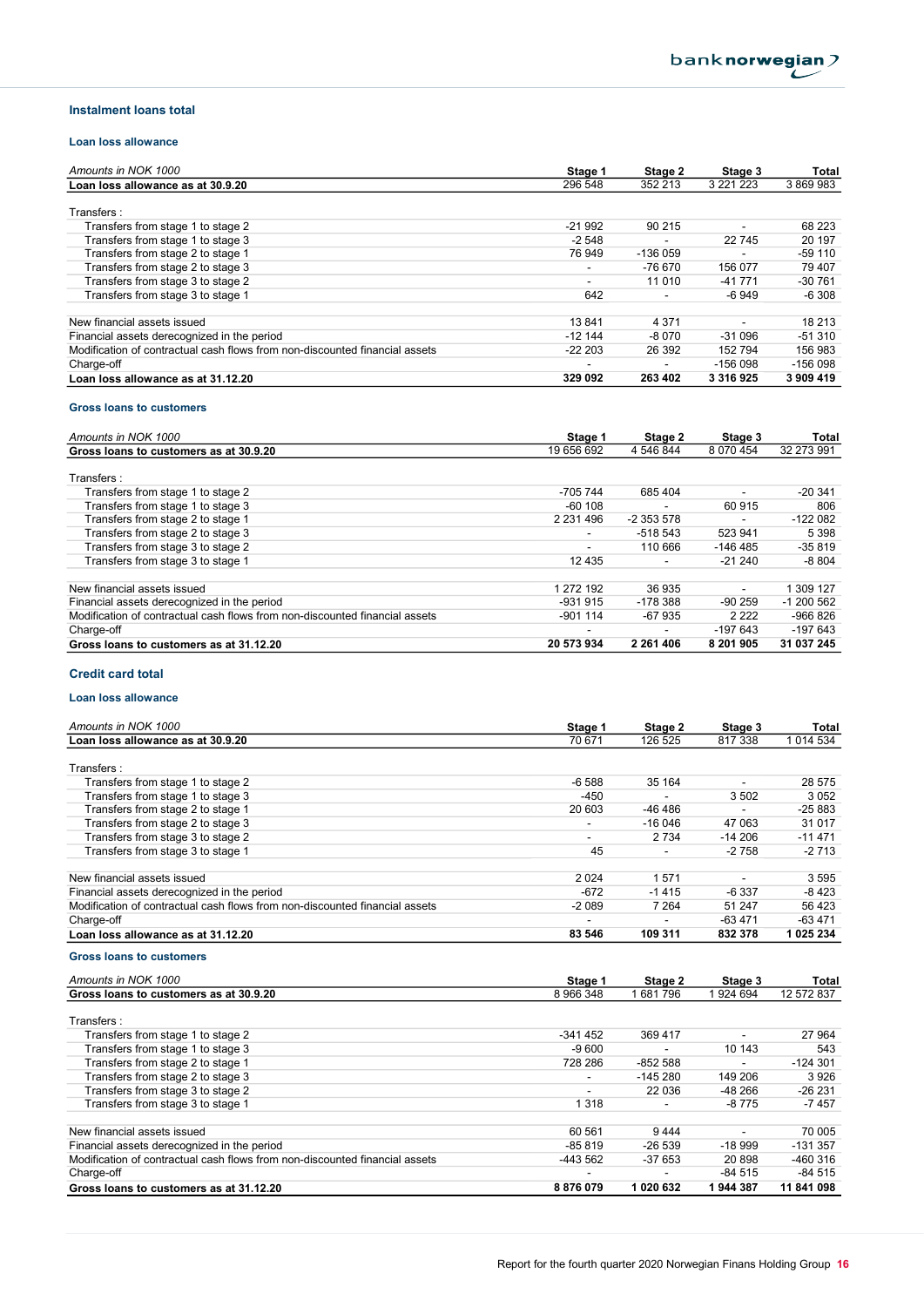## Note 6. Provision for loan losses

| Amounts in NOK 1000                                             | 2020      | 2019      |
|-----------------------------------------------------------------|-----------|-----------|
| Realized losses in the period due to final write-offs           | 74 903    | 46 813    |
| Realized losses in the period due to charge-offs*               | 209 683   | 436891    |
| Loan loss provisions - lifetime expected credit loss (stage 3)  | 1 658 194 | 922 091   |
| Loan loss provisions - lifetime expected credit loss (stage 2)  | $-143024$ | 99 639    |
| Loan loss provisions - 12 months expected credit loss (stage 1) | 31 192    | 121 926   |
| <b>Provision for loan losses</b>                                | 1830948   | 1 627 359 |

\*Charge-off means that the entire loan is written down and removed from gross loans while maintaining the claim against the customer. The total legal claim of the charged-off accounts is TNOK 1 827 175 as of 31.12.2020.

## Note 7. Risk classes

|                                            | Probability of |             |                          |                          | Gross Ioans*             |               | <b>Undrawn credit limits</b> |            |
|--------------------------------------------|----------------|-------------|--------------------------|--------------------------|--------------------------|---------------|------------------------------|------------|
| Amounts in NOK 1000                        | default        | Stage 1     | Stage 2                  | Stage 3                  | 31.12.20                 | 31.12.19      | 31.12.20                     | 31.12.19   |
| A                                          | $0 - 1%$       | 6 148 995   | 30 267                   | $\overline{\phantom{0}}$ | 6 179 263                | 6851773       | 48 008 525                   | 42 938 545 |
| В                                          | $1 - 3%$       | 9 0 14 0 22 | 132 084                  | $\overline{\phantom{a}}$ | 9 146 106                | 10 371 775    | 728 160                      | 955 651    |
| C                                          | $3 - 5\%$      | 4762865     | 75 467                   | $\overline{\phantom{a}}$ | 4 838 332                | 4 4 0 5 7 9 0 | 173 971                      | 253 409    |
| D                                          | $5 - 9%$       | 4 005 487   | 135 807                  | $\overline{\phantom{0}}$ | 4 141 294                | 4 066 599     | 122 376                      | 261 556    |
| Е                                          | $9 - 15%$      | 2 773 560   | 290 077                  | ۰.                       | 3 063 638                | 3 615 128     | 43 4 66                      | 163 107    |
| F                                          | $15 - 20%$     | 1 032 869   | 268 943                  | $\blacksquare$           | 1 301 812                | 1 373 658     | 9857                         | 16 446     |
| G                                          | $20 - 30 \%$   | 1 182 641   | 526 520                  | $\overline{\phantom{0}}$ | 1709 161                 | 1495696       | 8742                         | 14 185     |
| н                                          | $30 - 40%$     | 366 678     | 446 864                  |                          | 813 542                  | 614 004       | 1 609                        | 2 0 3 9    |
|                                            | $40 - 55%$     | 141 151     | 506 270                  |                          | 647 421                  | 422 106       | 704                          | 1 2 0 5    |
| J                                          | $55 - 100\%$   | 21 745      | 869 737                  |                          | 891 482                  | 355 278       | 196                          | 223        |
| Previous categorized delayed, not impaired |                | ٠           | $\overline{\phantom{a}}$ |                          | $\overline{\phantom{a}}$ | 2 947 373     | $\overline{\phantom{a}}$     |            |
| Defaulted loans                            |                |             | ٠                        | 10 146 292               | 10 146 292               | 7 636 728     |                              |            |
| Total                                      |                | 29 450 013  | 3 282 038                | 10 146 292               | 42 878 342               | 44 155 910    | 49 097 604                   | 45 606 367 |

Risk is grouped into PD bands from A to J, with A being the lowest risk.

\*Disclosure of risk class information has been simplified to reflect a more transparent grouping of loans. All non-impaired loans are classified A to J. Comparable periods are restated.

#### Note 8. Net interest income

| Amounts in NOK 1000                                                 | 2020      | 2019      |
|---------------------------------------------------------------------|-----------|-----------|
| Interest income from cash and deposits with the central bank        | 206       | 781       |
| Interest income from loans to and deposits with credit institutions | $-1192$   | 7403      |
| Interest income from instalment loans                               | 4 154 887 | 4 114 730 |
| Interest income from other loans                                    | 432       |           |
| Interest income from credit card loans                              | 1726892   | 1624932   |
| Interest income from sales financing                                | 221       | 650       |
| Interest income, effective interest method                          | 5 881 446 | 5748496   |
| Interest and other income from certificates and bonds               | 226 167   | 155 937   |
| Other interest and other interest related income                    | 7 7 1 3   | 6 3 4 3   |
| Other interest income                                               | 233880    | 162 279   |
| Interest expense from deposits from the central bank                | 19 001    |           |
| Interest expense from deposits from customers                       | 425 177   | 478 037   |
| Interest expense on debt securities issued                          | 157 684   | 70 531    |
| Interest expense on subordinated loan                               | 36 008    | 34 665    |
| Other interest and other interest related expenses                  | 64 402    | 66 857    |
| <b>Interest expenses</b>                                            | 702 272   | 650 090   |
| Net interest income                                                 | 5413054   | 5 260 685 |

### Note 9. Net commission and bank services income

| Amounts in NOK 1000                                 | 2020    | 2019    |
|-----------------------------------------------------|---------|---------|
| Payment services                                    | 294 430 | 416 056 |
| Insurance services                                  | 71 073  | 70 440  |
| Other fees and commission and bank services income  | 46 513  | 53 947  |
| Total commission and bank services income           | 412016  | 540 443 |
| Payment services                                    | 98 040  | 160 458 |
| Insurance services                                  | 71 522  | 67 516  |
| Other fees and commission and bank services expense | 25481   | 22729   |
| Total commission and bank services expenses         | 195 043 | 250 703 |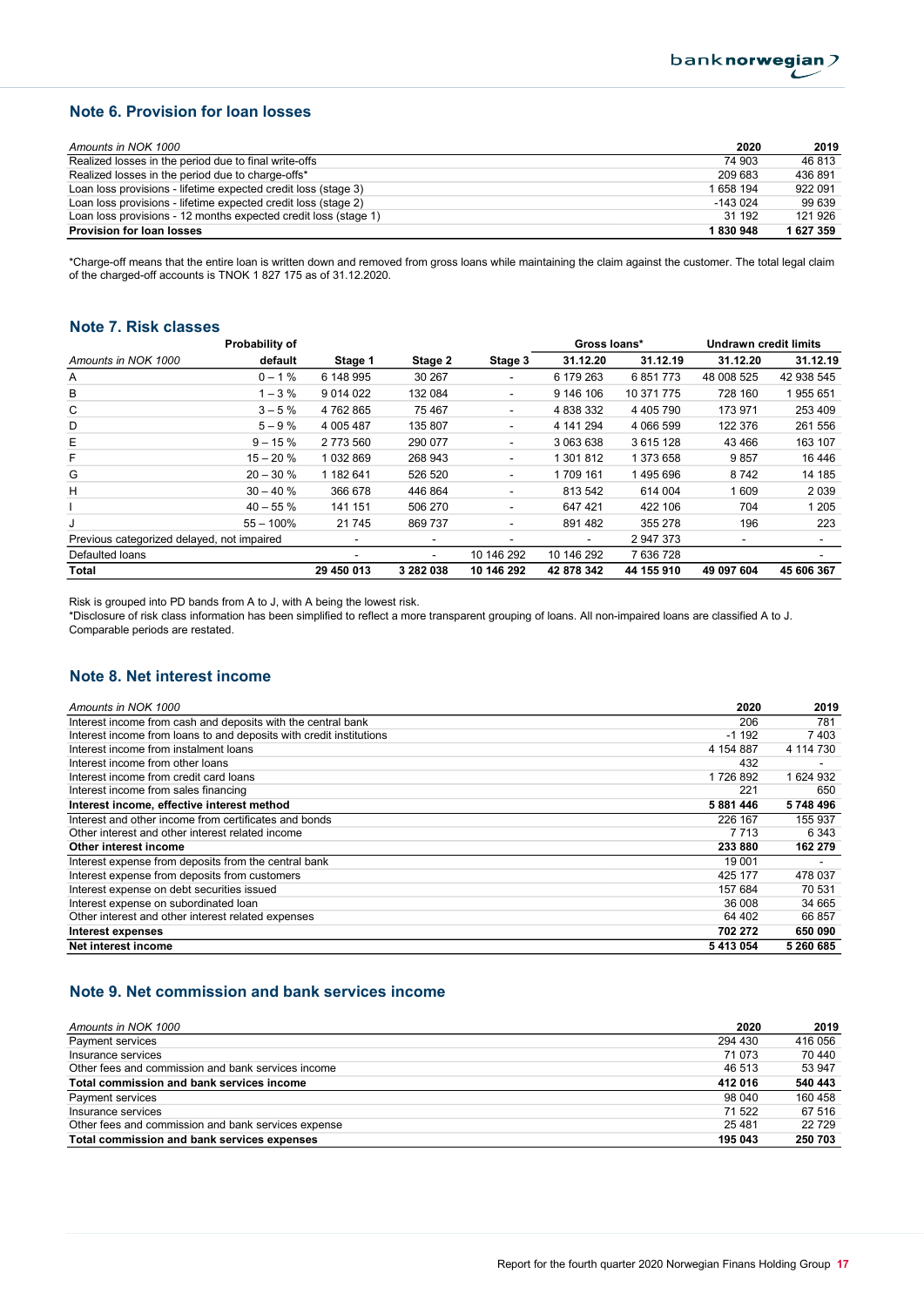## Note 10. Net change in value on securities and currency

| Amounts in NOK 1000                            | 2020      | 2019    |
|------------------------------------------------|-----------|---------|
| Net change on certificates and bonds           | $-111296$ | -74 558 |
| Net change on FX-forwards                      | 100 018   | 143 008 |
| Net currency effects                           | $-5911$   | -49 509 |
| Net change on shares and other securities      | 5830      | 13 112  |
| Net change in value on securities and currency | $-11359$  | 32 053  |

\*The contract amount was NOK 10 394 million in 2020 and NOK 14 636 million in 2019.

## Note 11. General administrative expenses

| Amounts in NOK 1000                   | 2020      | 2019      |
|---------------------------------------|-----------|-----------|
| Sales and marketing                   | 778 294   | 879 117   |
| IT operations                         | 92867     | 88 871    |
| External services costs               | 117 798   | 70 677    |
| Other administrative expenses         | 54 623    | 56 419    |
| Total general administrative expenses | 1 043 582 | l 095 085 |

### Note 12. Debt securities issued and subordinated loan

| Amounts in NOK 1000                                     | 31.12.20  | 31.12.19  |
|---------------------------------------------------------|-----------|-----------|
| Debt securities issued, carrying value (amortized cost) | 6 034 387 | 6 537 863 |
| Subordinated loans, carrying value (amortized cost)     | 877820    | 822 688   |
| Total debt securities issued and subordinated loans     | 6912207   | 7 360 551 |

|                                                 | Nominal              |            |                 | Reference        |            |                   |
|-------------------------------------------------|----------------------|------------|-----------------|------------------|------------|-------------------|
| <b>ISIN</b>                                     | value<br>outstanding | Currency   | <b>Interest</b> | rate<br>+ margin | Maturity*  | Carrying<br>value |
|                                                 |                      |            |                 |                  |            |                   |
| Debt securities issued (senior unsecured bonds) |                      |            |                 |                  |            |                   |
| NO0010837206                                    | 335 000              | <b>SEK</b> | Floating        | STIBOR + 120bp   | 22.02.2021 | 349 954           |
| NO0010848583                                    | 192 000              | <b>SEK</b> | Floating        | STIBOR + 140bp   | 29.09.2021 | 198 745           |
| NO0010848591                                    | 1 000 000            | <b>NOK</b> | Floating        | $NIBOR + 150bp$  | 29.03.2022 | 999 879           |
| NO0010863582                                    | 400 000              | <b>SEK</b> | Floating        | STIBOR + 140bp   | 16.09.2022 | 417 394           |
| NO0010863574                                    | 400 000              | <b>NOK</b> | Floating        | $NIBOR + 140bp$  | 16.09.2022 | 400 124           |
| NO0010871148                                    | 800 000              | <b>NOK</b> | Floating        | $NIBOR + 195bp$  | 12.12.2022 | 799 839           |
| NO0010871130                                    | 1 000 000            | <b>SEK</b> | Floating        | STIBOR + 190bp   | 12.12.2022 | 1 043 033         |
| NO0010871155                                    | 1 200 000            | <b>NOK</b> | Floating        | $NIBOR + 215bp$  | 12.12.2023 | 1 199 682         |
| NO0010871296                                    | 600 000              | <b>SEK</b> | Floating        | STIBOR + 200bp   | 12.12.2023 | 625 738           |
| <b>Total debt securities issued</b>             | 5927000              |            |                 |                  |            | 6 034 387         |
| <b>Subordinated loan</b>                        |                      |            |                 |                  |            |                   |
| NO0010774326                                    | 100 000              | <b>NOK</b> | Floating        | $NIBOR + 300bp$  | 21.09.2021 | 99 965            |
| NO0010797988                                    | 200 000              | <b>NOK</b> | Floating        | $NIBOR + 375bp$  | 16.06.2022 | 199 863           |
| NO0010833130                                    | 550 000              | <b>SEK</b> | Floating        | STIBOR + 375bp   | 02.10.2023 | 577 993           |
| <b>Total subordinated loans</b>                 | 850 000              |            |                 |                  |            | 877 820           |
| Total                                           | 6777000              |            |                 |                  |            | 6912207           |

\* For subordinated loans maturity reflects the first possible call date.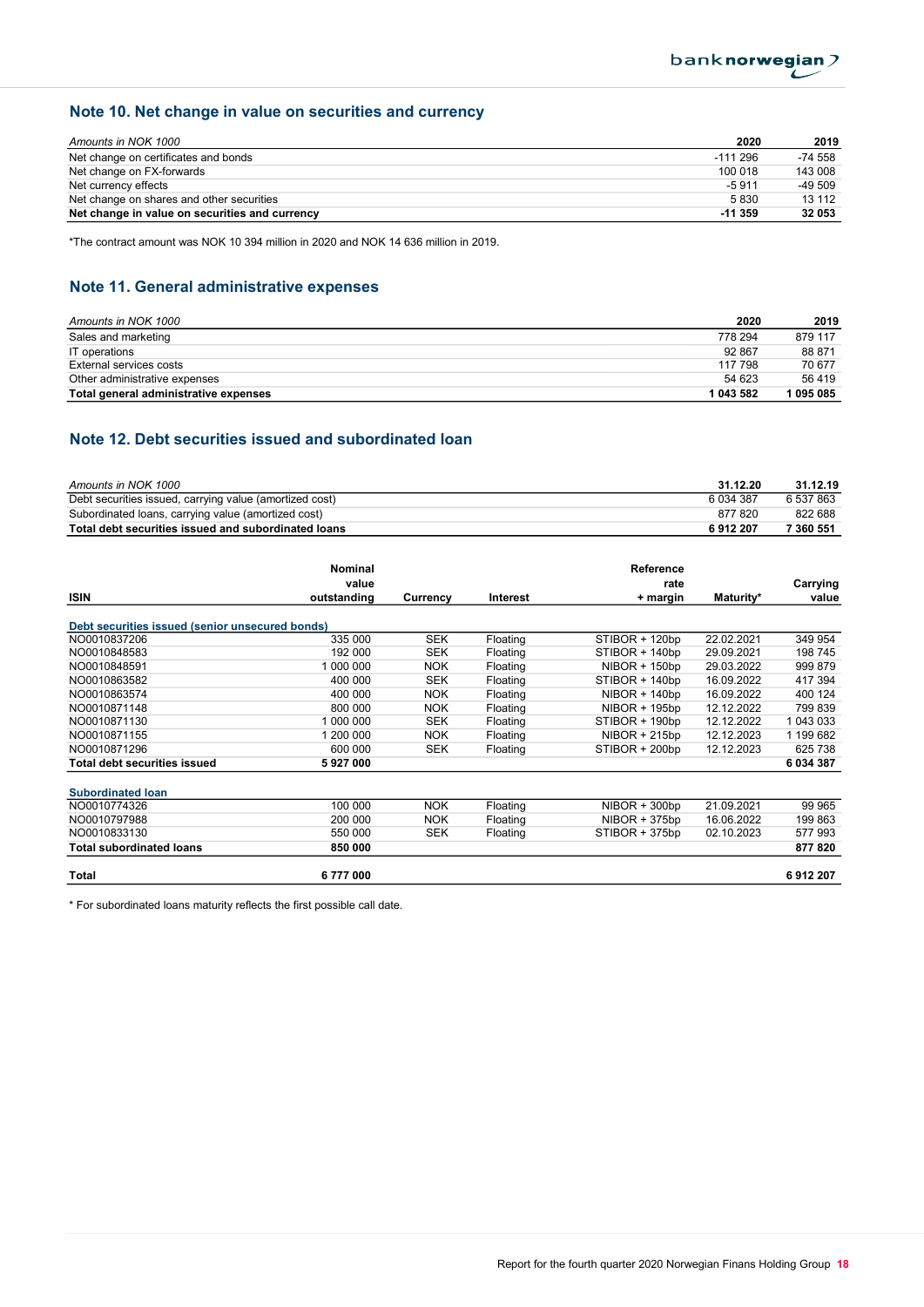#### Note 13. Financial instruments

#### Financial instruments at fair value

|                                           | 31.12.20                 |            |                          |            |  |
|-------------------------------------------|--------------------------|------------|--------------------------|------------|--|
| Amounts in NOK 1000                       | Level 1                  | Level 2    | Level 3                  | Total      |  |
| Certificates and bonds*                   | $\overline{\phantom{0}}$ | 21 520 427 | -                        | 21 520 427 |  |
| Financial derivatives                     |                          | 341 309    |                          | 341 309    |  |
| Shares and other securities               | $\overline{\phantom{a}}$ |            | 50 692                   | 50 692     |  |
| Total financial assets at fair value      | $\blacksquare$           | 21 861 736 | 50 692                   | 21 912 429 |  |
| <b>Financial derivatives</b>              | $\overline{\phantom{a}}$ | 64 862     | $\overline{\phantom{a}}$ | 64 862     |  |
| Loans from credit institutions**          | 1 313 710                |            | ۰.                       | 1 313 710  |  |
| Total financial liabilities at fair value | 1 313 710                | 64 862     | $\blacksquare$           | 1 378 571  |  |

\*Of which NOK 1 000 million is collateral for loans in Norges Bank. \*\*NOK 1 000 million is loans from Norges Bank.

|                                           |                          | 31.12.19       |                          |            |
|-------------------------------------------|--------------------------|----------------|--------------------------|------------|
| Amounts in NOK 1000                       | Level 1                  | Level 2        | Level 3                  | Total      |
| Certificates and bonds                    | $\overline{\phantom{a}}$ | 14 650 988     | $\overline{\phantom{a}}$ | 14 650 988 |
| Financial derivatives                     | $\overline{\phantom{a}}$ | 76 371         | -                        | 76 371     |
| Shares and other securities               | $\overline{\phantom{a}}$ | $\blacksquare$ | 44 863                   | 44 863     |
| Total financial assets at fair value      | $\sim$                   | 14 727 360     | 44 863                   | 14 772 222 |
| <b>Financial derivatives</b>              | $\overline{\phantom{a}}$ | 29 621         |                          | 29 6 21    |
| Loans from credit institutions            | $\overline{\phantom{0}}$ |                | $\overline{\phantom{a}}$ |            |
| Total financial liabilities at fair value | $\blacksquare$           | 29 621         | $\blacksquare$           | 29 621     |

#### Change in instruments classified at level 3

|                                          | 2020          |        | 2019          |         |
|------------------------------------------|---------------|--------|---------------|---------|
|                                          | <b>Shares</b> |        | <b>Shares</b> |         |
|                                          | and other     |        | and other     |         |
| Amounts in NOK 1000                      | securities    | Total  | securities    | Total   |
| Value 01.01                              | 44 863        | 44 863 | 36 691        | 36 691  |
| One time payout                          | -             |        | -5 255        | $-5255$ |
| Net gain / loss on financial instruments | 5830          | 5830   | 13427         | 13 4 27 |
| <b>Value 31.12</b>                       | 50 692        | 50 692 | 44 863        | 44 863  |

#### Fair value of financial instruments at amortized cost

Financial instruments at amortized cost are valued at originally determined cash flows, adjusted for any impairment losses. Amortized cost will not always give values that match the market's assessment of the same instruments, due to different perceptions of market conditions, risk and return requirements.

#### Debt securities issued and subordinated loan

The fair value of debt securities issued and subordinated loan are based on observable market data where available.

|                                    | 31.12.20          |                   | 31.12.19          |              |  |
|------------------------------------|-------------------|-------------------|-------------------|--------------|--|
| Amounts in NOK 1000                | <b>Book value</b> | <b>Fair value</b> | <b>Book value</b> | Fair value   |  |
| Debt securities issued             | 6 0 34 3 8 7      | 5 957 929         | 6 537 863         | 6 605 850    |  |
| Subordinated loan                  | 877820            | 830 961           | 822 688           | 824 476      |  |
| <b>Total financial liabilities</b> | 6912207           | 6788889           | 7 360 551         | 7 430 326    |  |
|                                    |                   | 31.12.20          |                   |              |  |
| Amounts in NOK 1000                | Level 1           | Level 2           | Level 3           | <b>Total</b> |  |
| Debt securities issued             | -                 | 6 0 34 387        |                   | 6 0 34 387   |  |
| Subordinated Ioan                  | -                 | 877820            |                   | 877820       |  |
| <b>Total financial liabilities</b> | ۰                 | 6912207           | ٠                 | 6912207      |  |
|                                    |                   | 0.11010           |                   |              |  |

|                                    | 31.14.19                 |           |         |           |
|------------------------------------|--------------------------|-----------|---------|-----------|
| Amounts in NOK 1000                | Level                    | Level 2   | Level 3 | Total     |
| Debt securities issued             | -                        | 6 537 863 | -       | 6 537 863 |
| Subordinated loan                  | $\overline{\phantom{0}}$ | 822 688   | -       | 822 688   |
| <b>Total financial liabilities</b> | $\overline{\phantom{0}}$ | 7 360 551 |         | 7 360 551 |

Level 1: Valuation based on quoted prices in an active market.

Level 2: Valuation based on observable market data, other than quoted prices.

Level 3: Valuation based on observable market data when valuation can not be determined in level 1 or 2.

#### Note 14. Related parties and other investments

Norwegian Finans Holding ASA owns 100% of Bank Norwegian AS. Bank Norwegian AS has since 2007 had an agreement with Norwegian Air Shuttle ASA regarding the use of the brand name Norwegian, IP-rights and cooperation regarding the loyalty program Norwegian Reward. The agreement was renegotiated in the second quarter 2018 and is valid for ten years. In the fourth quarter 2020 the total expensed amount related to Norwegian Air Shuttle ASA was NOK 75 million, comprising of portfolio related costs of NOK 61.7 million and sales and agent commissions of NOK 13.3 million. The portfolio related costs include license fee for use of brand name, IP-rights and other customer portfolio costs, such as cashpoints.

Bank Norwegian AS owns 2.38 % of VN Norge AS and in December 2020 the bank received a dividend payment of NOK 24 million.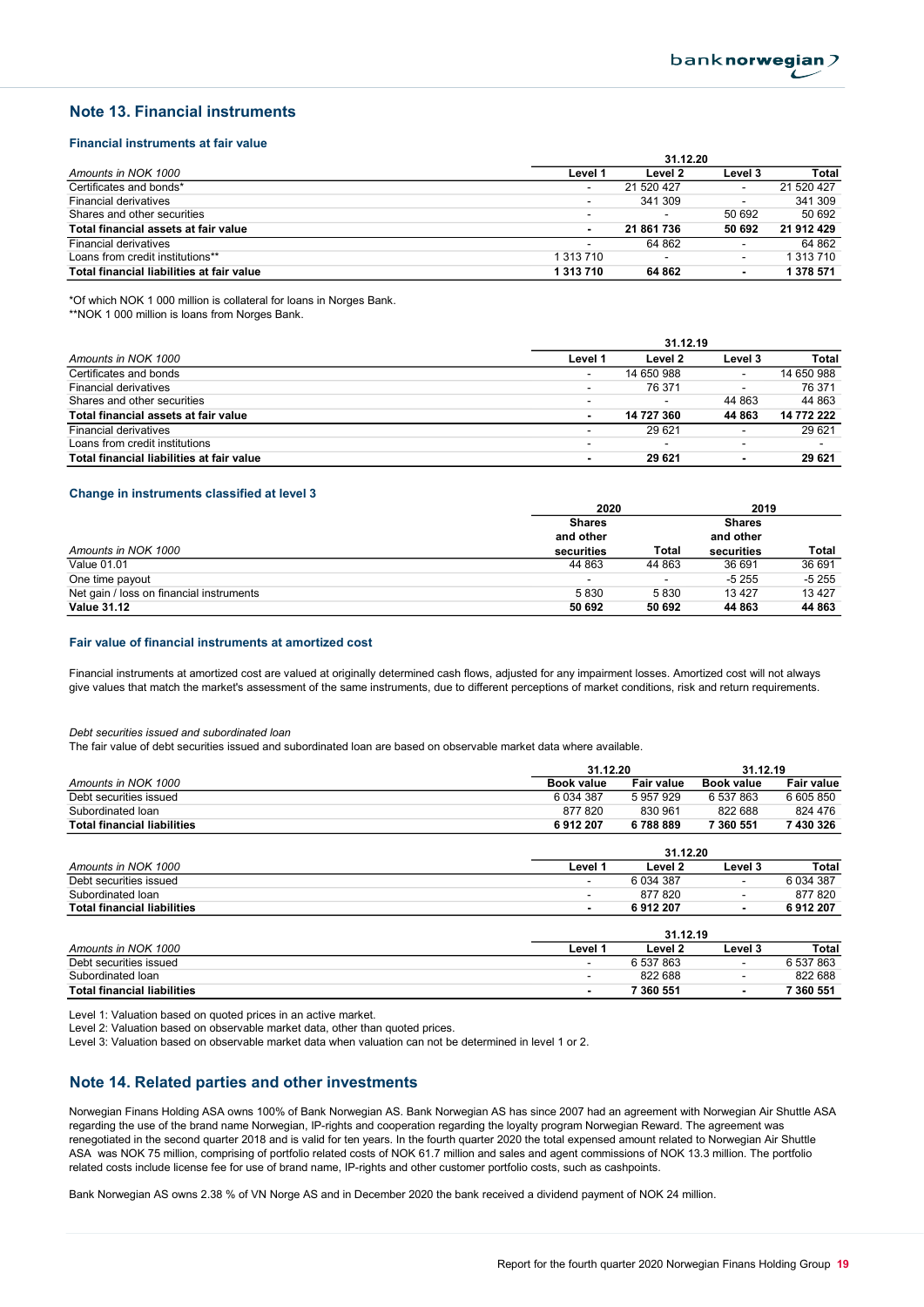## Quarterly figures

## Profit and loss account

|                                                            |           |         | Norwegian Finans Holding Group |           |         |  |
|------------------------------------------------------------|-----------|---------|--------------------------------|-----------|---------|--|
| Amounts in NOK 1000                                        | Q4 2020   | Q3 2020 | Q <sub>2</sub> 2020            | Q1 2020   | Q4 2019 |  |
| Interest income, effective interest method                 | 1416244   | 1447485 | 503 855                        | 513862    | 488 734 |  |
| Other interest income                                      | 53 944    | 51 103  | 61 764                         | 67 068    | 46 524  |  |
| Interest expenses                                          | 158 935   | 177 518 | 179 319                        | 186 500   | 173 586 |  |
| Net interest income                                        | 1 311 252 | 1321070 | 386 301                        | 394 430   | 361 672 |  |
| Commission and bank services income                        | 73716     | 79 379  | 66 364                         | 192 558   | 135 391 |  |
| Commission and bank services expenses                      | 52 439    | 42 839  | 48 138                         | 51 627    | 57 862  |  |
| Income from shares and other securities                    | 24 0 29   |         |                                |           |         |  |
| Net change in value on securities and currency             | -56 420   | 9 2 1 2 | 104 964                        | $-69$ 114 | 9465    |  |
| Net other operating income                                 | $-11114$  | 45751   | 123 190                        | 71817     | 86 994  |  |
| <b>Total income</b>                                        | 300 139   | 366822  | 509 491                        | 466 247   | 448 665 |  |
| Personnel expenses                                         | 35 905    | 32 040  | 23 7 19                        | 31 168    | 28 4 96 |  |
| General administrative expenses                            | 257 849   | 263 320 | 227 532                        | 294 882   | 282 970 |  |
| Depreciation and impairment of fixed and intangible assets | 23 965    | 25 031  | 22 518                         | 16 700    | 18 079  |  |
| Other operating expenses                                   | 13 120    | 14 641  | 14 972                         | 15 801    | 15 573  |  |
| Total operating expenses                                   | 330 839   | 335 031 | 288 741                        | 358 550   | 345 118 |  |
| Provision for loan losses                                  | 397 662   | 365 623 | 447 027                        | 620 636   | 432 803 |  |
| Profit before tax                                          | 571 638   | 666 168 | 773 723                        | 487 060   | 670 745 |  |
| Tax charge                                                 | 135 404   | 165 545 | 191 635                        | 119 028   | 166 882 |  |
| <b>Profit after tax</b>                                    | 436 234   | 500 622 | 582 087                        | 368 032   | 503 863 |  |

## Comprehensive income

| 1000<br>Amounts in NOK                  | Q4 2020 | Q3 2020 | Q <sub>2</sub> 2020 | 2020<br><b>Q1</b> | Q4 2019 |
|-----------------------------------------|---------|---------|---------------------|-------------------|---------|
| Profit on ordinary activities after tax | 436 234 | 500 622 | 582 087             | 368 032           | 503863  |
| Comprehensive income for the period     | 436 234 | 500 622 | 582 087             | 368 032           | 503 863 |

### Balance sheet

| <b>Dalallud Sulgat</b>                      |            |            |            |                                |            |
|---------------------------------------------|------------|------------|------------|--------------------------------|------------|
|                                             |            |            |            | Norwegian Finans Holding Group |            |
| Amounts in NOK 1000                         | 31.12.20   | 30.9.20    | 30.6.20    | 31.3.20                        | 31.12.19   |
| <b>Assets</b>                               |            |            |            |                                |            |
| Cash and deposits with the central bank     | 69 451     | 69 511     | 69 623     | 69 905                         | 68 500     |
| Loans and deposits with credit institutions | 2774788    | 2462788    | 3 361 585  | 3014698                        | 2 094 165  |
| Loans to customers                          | 37 943 688 | 39 962 311 | 40 101 034 | 42 378 471                     | 40 560 502 |
| Certificates and bonds                      | 21 520 427 | 21 054 167 | 16 790 787 | 13 764 305                     | 14 650 988 |
| <b>Financial derivatives</b>                | 341 309    | 205 245    | 161 158    | 59 0 20                        | 76 371     |
| Shares and other securities                 | 50 692     | 51 491     | 51 124     | 46 017                         | 44 863     |
| Intangible assets                           | 451 835    | 470 235    | 490 433    | 506 426                        | 510 840    |
| Deferred tax asset                          | 4 107      | 7702       | 5849       | 4 1 7 9                        | 3 5 0 2    |
| <b>Fixed assets</b>                         | 1749       | 1 1 8 4    | 1 0 8 2    | 1 1 5 3                        | 819        |
| Receivables                                 | 33 965     | 79 322     | 92 057     | 110 908                        | 62 835     |
| <b>Total assets</b>                         | 63 192 011 | 64 363 956 | 61 124 733 | 59 955 081                     | 58 073 384 |
| <b>Liabilities and equity</b>               |            |            |            |                                |            |
| Loans from credit institutions              | 1 313 710  | 1033695    | 1 000 781  | 1 400 000                      | 52 750     |
| Deposits from customers                     | 42 677 703 | 43 880 046 | 41 090 855 | 39 561 112                     | 40 118 369 |
| Debt securities issued                      | 6 034 387  | 6649351    | 6679216    | 6813624                        | 6 537 863  |
| <b>Financial derivatives</b>                | 64 862     | 112 604    | 200 428    | 657 621                        | 29 621     |
| Tax payable                                 | 557 675    | 498 291    | 634 825    | 441 519                        | 625 745    |
| Deferred tax                                | 58 234     | 3821       | 3821       | 3821                           | 3821       |
| <b>Other liabilities</b>                    | 42 999     | 193 813    | 55 4 52    | 193 945                        | 225 912    |
| Accrued expenses                            | 236 463    | 217 251    | 175 744    | 177 062                        | 182 907    |
| Subordinated Ioan                           | 877 820    | 876 049    | 876 143    | 876 073                        | 822 688    |
| <b>Total liabilities</b>                    | 51 863 850 | 53 464 921 | 50 717 265 | 50 124 777                     | 48 599 677 |
| Share capital                               | 186 847    | 186 847    | 186 695    | 186 695                        | 186 695    |
| Share premium                               | 978 201    | 978 201    | 972 295    | 972 295                        | 972 295    |
| Tier 1 capital                              | 635 000    | 635 000    | 635 000    | 635 000                        | 635 000    |
| Retained earnings and other reserves        | 9 528 112  | 9098987    | 8 607 419  | 8 0 3 6 3 1 4                  | 7679717    |
| <b>Total equity</b>                         | 11 328 161 | 10 899 035 | 10 407 468 | 9830304                        | 9 473 707  |
| <b>Total liabilities and equity</b>         | 63 192 011 | 64 363 956 | 61 124 733 | 59 955 081                     | 58 073 384 |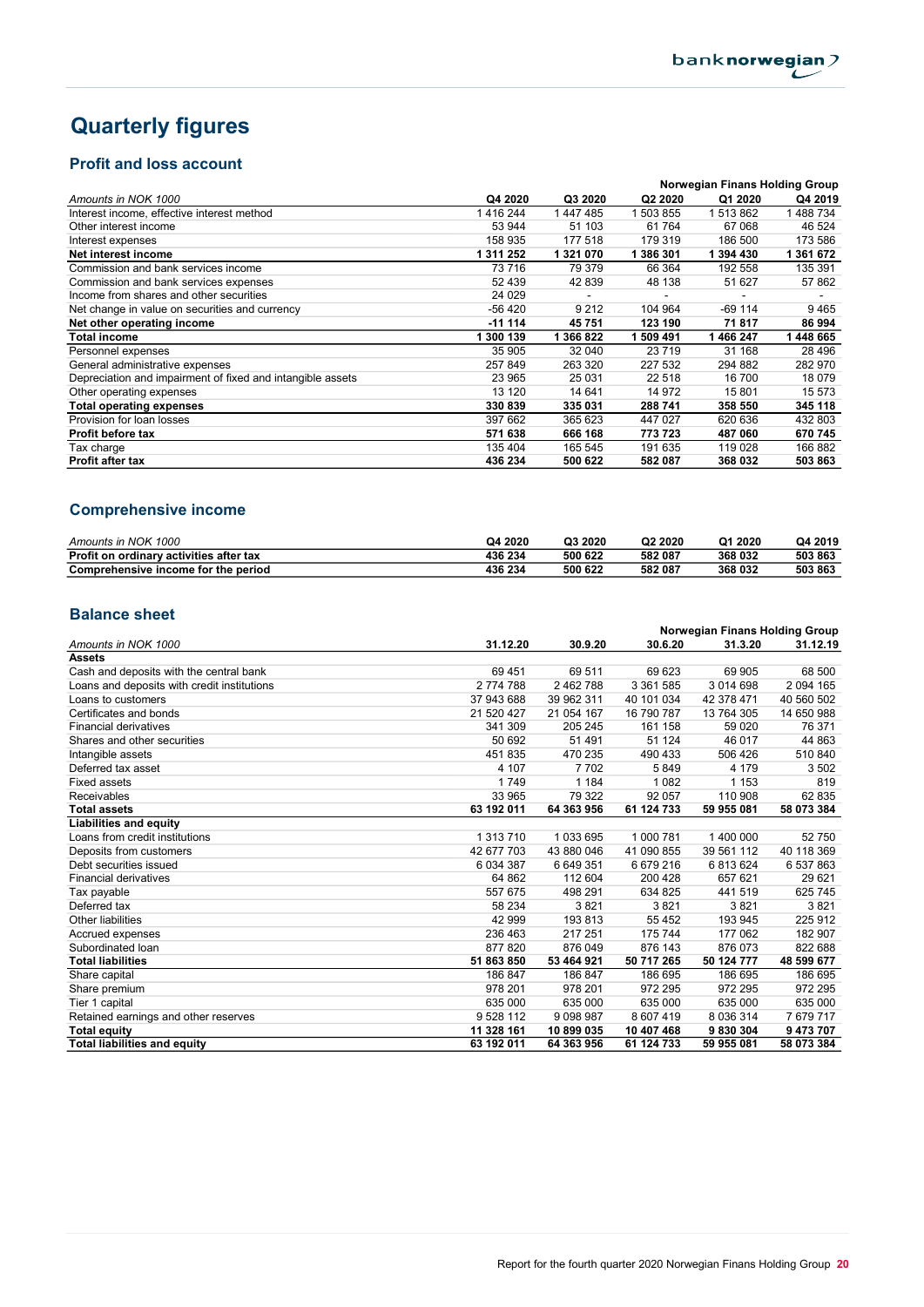## Norwegian Finans Holding ASA

## Profit and loss account

|                                            |           | Norwegian Finans Holding ASA |           |                          |
|--------------------------------------------|-----------|------------------------------|-----------|--------------------------|
| Amounts in NOK 1000                        | Q4 2020   | Q4 2019                      | 2020      | 2019                     |
| Interest income, effective interest method |           | 6                            |           | 1086                     |
| Interest expenses                          | 923       | 906                          | 3692      | 2 1 1 4                  |
| Net interest income                        | $-923$    | -900                         | $-3692$   | $-1028$                  |
| Commission and bank services expenses      | 124       | 116                          | 679       | 512                      |
| Other income                               | 1451000   | $\overline{\phantom{a}}$     | 1451000   | $\overline{\phantom{a}}$ |
| Net other operating income                 | 1450876   | $-116$                       | 1450321   | -512                     |
| <b>Total income</b>                        | 1449953   | $-1016$                      | 1446629   | $-1539$                  |
| Personnel expenses                         | 734       | 372                          | 3 1 7 5   | 1518                     |
| General administrative expenses            | 1978      | $\overline{a}$               | 4683      |                          |
| Other operating expenses                   | $-299$    | 915                          | 1066      | 4 4 4 7                  |
| <b>Total operating expenses</b>            | 2413      | 1 287                        | 8923      | 5964                     |
| Profit before tax                          | 1 447 540 | $-2303$                      | 1437705   | $-7503$                  |
| Tax charge                                 | 318 459   | $-507$                       | 316 296   | $-1651$                  |
| <b>Profit after tax</b>                    | 1 129 082 | $-1796$                      | 1 121 410 | $-5852$                  |

### Comprehensive income

| 1000<br>Amounts in NOK                       | Q4 2020 | Q4 2019 | 2020    | 2019   |
|----------------------------------------------|---------|---------|---------|--------|
| Profit<br>t on ordinarv activities after tax | 129 082 | 796     | 121 410 | -5 852 |
| Comprehensive income for the period          | 129 082 | 796     | 121410  | -5 852 |

### Balance sheet

|                                             | Norwegian Finans Holding ASA |           |  |
|---------------------------------------------|------------------------------|-----------|--|
| Amounts in NOK 1000                         | 31.12.20                     | 31.12.19  |  |
| <b>Assets</b>                               |                              |           |  |
| Loans and deposits with credit institutions | 2 2 4 8                      | 1 1 1 7   |  |
| Ownership interests in group companies      | 1 190 240                    | 1 190 240 |  |
| Deferred tax asset                          | 3                            | 2682      |  |
| <b>Receivables</b>                          | 1793350                      | 338 311   |  |
| <b>Total assets</b>                         | 2985840                      | 1 532 350 |  |
| <b>Liabilities and equity</b>               |                              |           |  |
| Tax payable                                 | 313 616                      |           |  |
| Other liabilities                           | 1 322 681                    | 190 374   |  |
| Accrued expenses                            | 2 3 2 5                      | 1 142     |  |
| <b>Total liabilities</b>                    | 1638622                      | 191 516   |  |
| Share capital                               | 186 847                      | 186 695   |  |
| Share premium                               | 978 201                      | 972 295   |  |
| Retained earnings                           | 182 170                      | 181 844   |  |
| <b>Total equity</b>                         | 1 347 219                    | 1 340 834 |  |
| <b>Total liabilities and equity</b>         | 2985840                      | 1 532 350 |  |

The Board of directors of Norwegian Finans Holding ASA Bærum, February 16, 2021

Klaus-Anders Nysteen **Hans Larsson Hans Larsson Anita Aarnæs** Chairman of the board **Board member** Board member Board member Board member Board member

Christine Rødsæther **Izabella Kibsgaard-Petersen** Knut Arne Alsaker Board member Board member Board member

Board member CEO Kjetil Garstad Time Wollebekk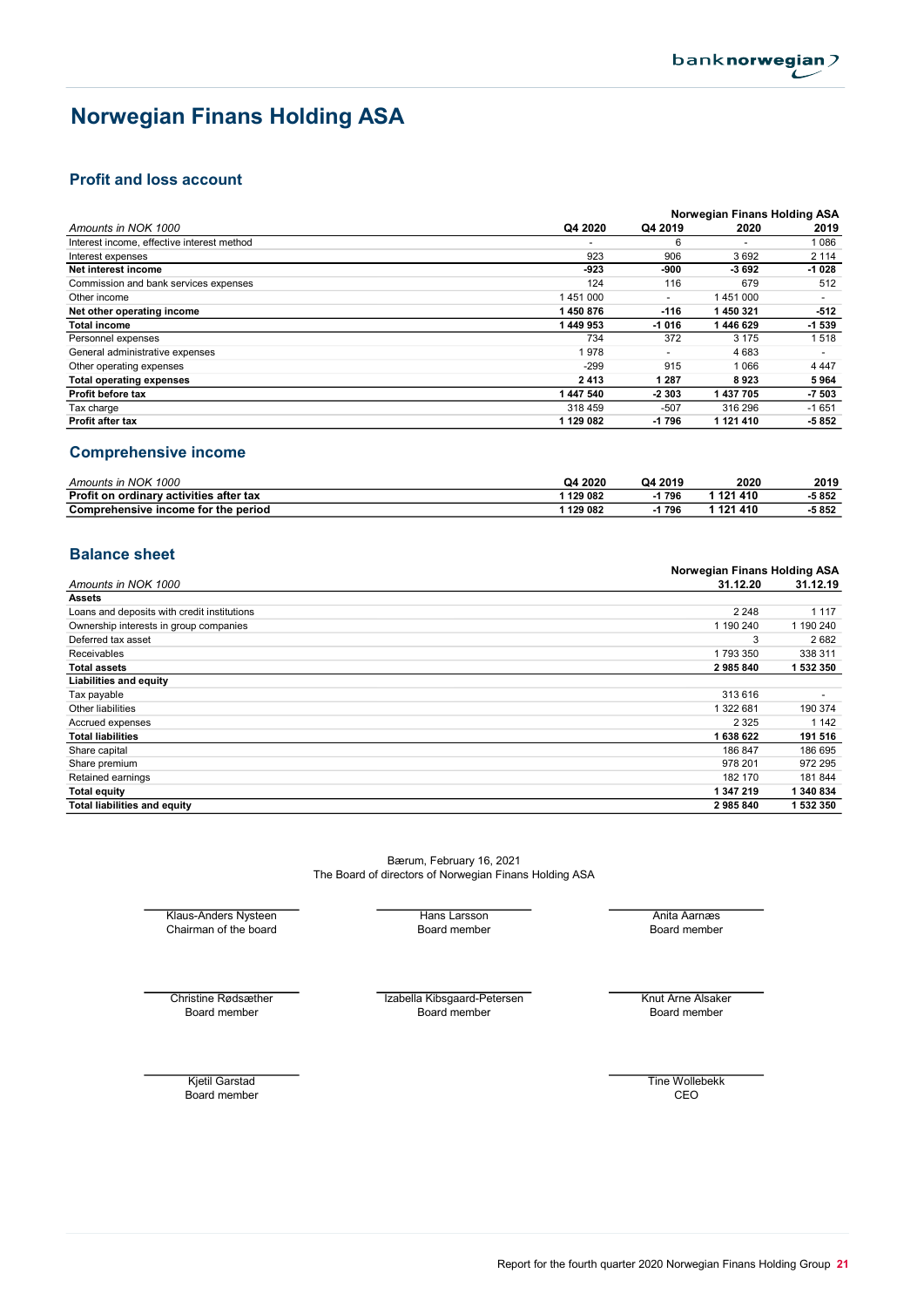

## Cash flow statement

|                                                        | Norwegian Finans Holding ASA |           |  |  |
|--------------------------------------------------------|------------------------------|-----------|--|--|
| Amounts in NOK 1000                                    | 2020                         | 2019      |  |  |
| Profit / loss before tax                               | 1 437 705                    | $-7503$   |  |  |
| Change in other accruals                               | -1455039                     | -338 309  |  |  |
| Change in short-term liabilities                       | 1447106                      | 189 959   |  |  |
| Adjustment group contribution income                   | $-1451000$                   |           |  |  |
| Change in receivables from received group contribution | 1451000                      |           |  |  |
| Adjustment for dividends                               | $-1$ 121 083                 |           |  |  |
| Change in taxes from received group contribution       | $-313616$                    |           |  |  |
| Net cash flow from operating activities                | -4927                        | $-155853$ |  |  |
|                                                        |                              |           |  |  |
| Net investment in group companies                      | $\overline{\phantom{a}}$     | -40 240   |  |  |
| Net cash flows from investment activities              |                              | $-40240$  |  |  |
|                                                        |                              |           |  |  |
| Allocation of bonus shares                             | 6058                         | 5 3 0 1   |  |  |
| Buy back of shares                                     |                              | $-161200$ |  |  |
| Issuing of shares                                      |                              | 150 000   |  |  |
| Net cash flow from financing activities                | 6058                         | -5899     |  |  |
|                                                        |                              |           |  |  |
| Net cash flow for the period                           | 1 1 3 1                      | $-201992$ |  |  |
| Cash and cash equivalents at the start of the period   | 1 1 1 7                      | 203 109   |  |  |
| Cash and cash equivalents at the end of the period     | 2 2 4 8                      | 1 1 1 7   |  |  |

## Changes in equity

|                                     | <b>Share</b> | Share   | Retained   | Total        |
|-------------------------------------|--------------|---------|------------|--------------|
| Amounts in NOK 1000                 | capital      | premium | earnings   | equity       |
| <b>Balance 31.12.19</b>             | 186 695      | 972 295 | 181844     | 340 834      |
| This period's profit                | -            | -       | 1 121 410  | 1 121 410    |
| Comprehensive income for the period | -            |         | 1 121 410  | 1 121 410    |
| Allocation of bonus shares          | 153          | 5906    |            | 6058         |
| Adjustment for dividends            | -            | ٠       | -1 121 083 | $-1$ 121 083 |
| <b>Balance 31.12.20</b>             | 186 848      | 978 201 | 182 170    | 1 347 219    |

| <b>Balance 31.12.18</b>             | 186752                   | 976938                   | 188896                   | 1 352 586 |
|-------------------------------------|--------------------------|--------------------------|--------------------------|-----------|
| This period's profit                | $\overline{\phantom{a}}$ | $\overline{\phantom{a}}$ | $-5852$                  | -5 852    |
| Comprehensive income for the period | $\overline{\phantom{a}}$ | $\overline{\phantom{a}}$ | $-5852$                  | -5 852    |
| Buy back of shares                  | $-2133$                  | $-157867$                | $\overline{\phantom{a}}$ | $-160000$ |
| Allocation of shares                | 2 0 0 0                  | 148 000                  | -                        | 150 000   |
| Allocation of bonus shares          | 76                       | 5 2 2 4                  |                          | 5 3 0 1   |
| Fees                                | $\overline{\phantom{a}}$ | $\overline{\phantom{a}}$ | $-1201$                  | $-1201$   |
| <b>Balance 31.12.19</b>             | 186 695                  | 972 295                  | 181844                   | 340 834   |